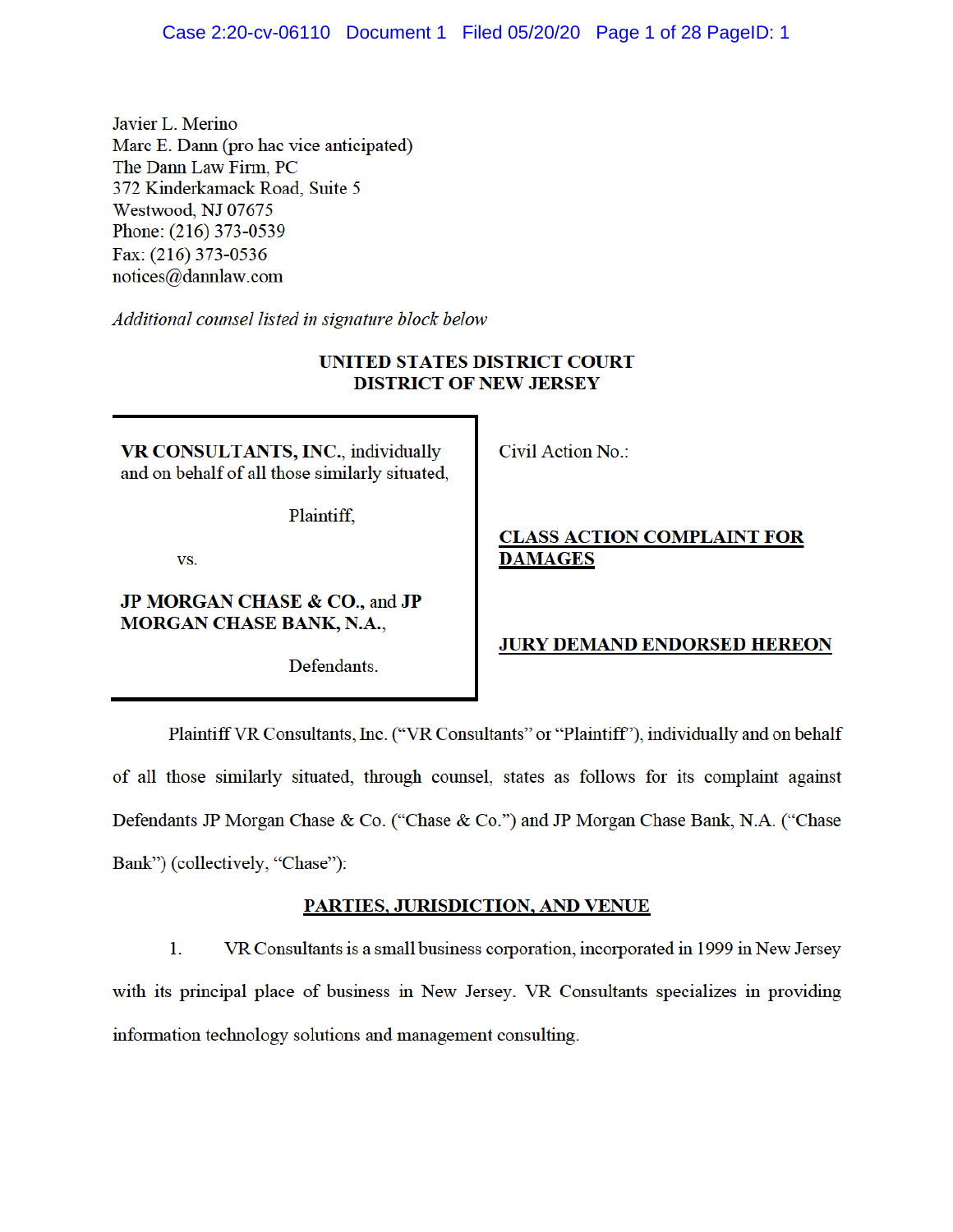## Case 2:20-cv-06110 Document 1 Filed 05/20/20 Page 2 of 28 PageID: 2

2. Chase & Co. is an American multinational investment bank and financial services holding company incorporated in Delaware with its principal place of business in New York.

3. Chase Bank N.A. is a federally chartered National Banking Association that is organized and exists under the National Banking Act, with its principal place of business located in New York. Chase Bank is a wholly owned subsidiary of Chase & Co.

4. Chase engages in commercial banking across the United States and in the State of New Jersey, including the loan application at issue with VR Consultants. Chase regularly engages and transacts substantial business across the State of New Jersey.

5. This Court has subject matter jurisdiction over this action under 28 U.S.C. § 1332(a)(1) as VR Consultants is a citizen of New Jersey, Chase is a citizen of New York and Delaware, and the amount in controversy is greater than \$75,000.00.

6. In the alternative, the Court has original jurisdiction over this Action under the Class Action Fairness Act, 28 U.S.C. § 1332(d), because this is a class action in which: (1) at least some members of the proposed Class have different citizenship from Defendant(s); (2) the proposed class consists of more than 100 persons or entities; and (3) the claims of the proposed Class Members exceed \$5,000,000 in the aggregate.

7. Venue is proper in this District pursuant to 28 U.S.C. § 1391(b)(2) because a substantial part of the events or omissions giving rise to the alleged claims occurred in this District given that VR Consultants applied for the subject Paycheck Protection Program ("PPP") loans while in this District and Chase marketed, promoted, and took applications for the PPP loans in this District.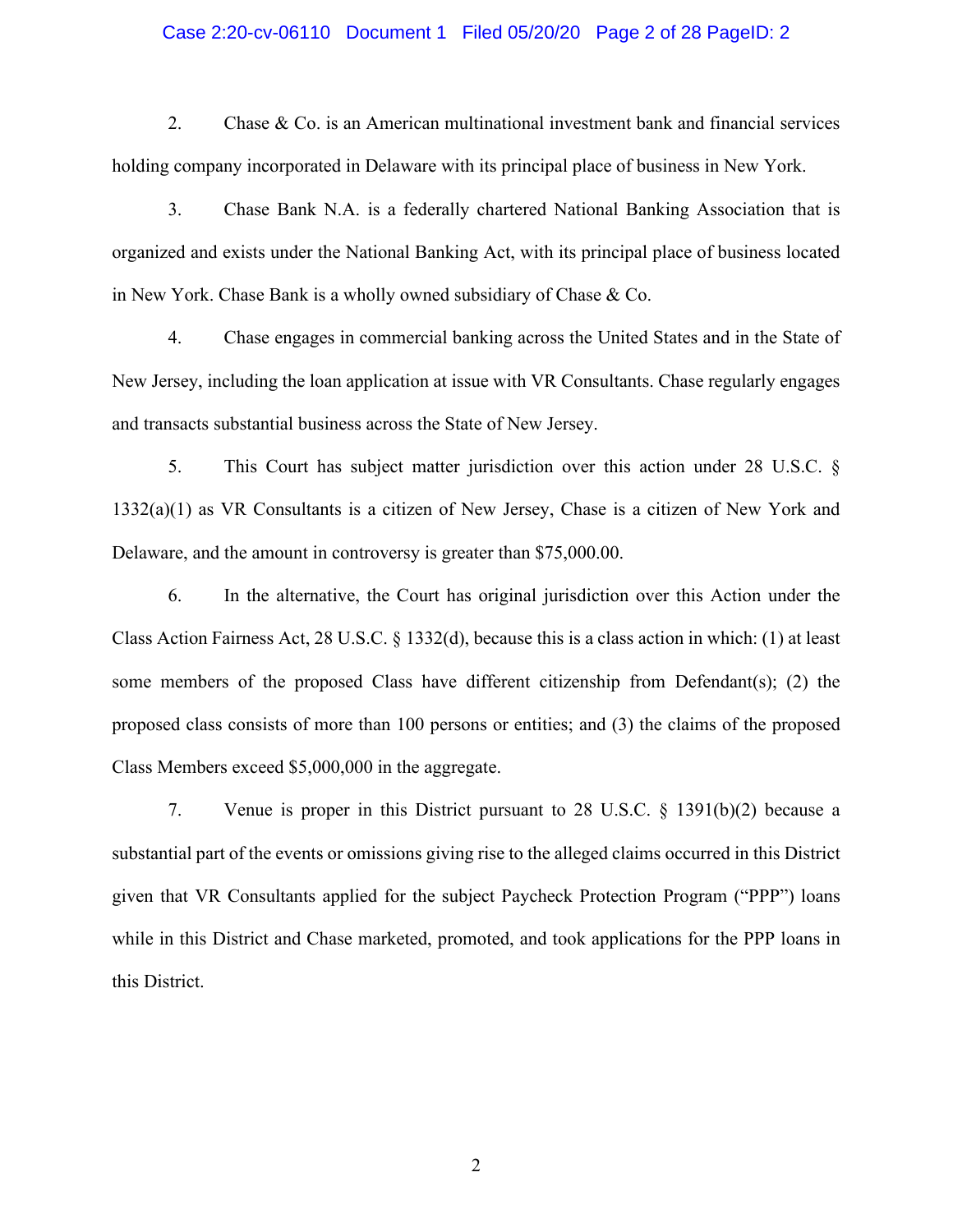### **FACTUAL ALLEGATIONS**

#### *The COVID-19 Pandemic and the CARES Act*

8. On January 31, 2020, the Secretary of Health and Human Services declared a public health emergency over COVID-19. On March 13, 2020, President Trump declared the COVID-19 outbreak a national emergency, beginning March 1, 2020.

9. In an effort to curb the spread of COVID-19, governors in many states have enacted so-called "shelter in place" or "stay at home" orders which require residents to engage in "social distancing." For example, on March 21, 2020, Governor Phil Murphy issued an executive "Stay at Home Order" in the State of New Jersey in order to slow the spread of COVID-19. These social distancing measures include requiring certain individuals to work from home, widespread cancellation of events, cancellation of classes (or moving in-person to online classes), reduction of travel, and the closure of businesses.

10. As would be expected, the COVID-19 pandemic, as well as the social distancing requirements enacted in response thereto, have led to a dramatic reduction in economic activity, both globally and in the United States. On March 20, 2020, Goldman Sachs predicted the U.S. gross domestic product would "decline by 24% in the second quarter of 2020 because of the coronavirus pandemic".<sup>1</sup> Deutsche Bank predicted the U.S. economy would shrink by 12.9% in the second quarter of  $2020$ .<sup>2</sup>

<sup>&</sup>lt;sup>1</sup> Reinicke, Carmen. "Goldman Sachs now says US GDP will shrink 24% next quarter amid the coronavirus pandemic—which would be 2.5 times bigger than any decline in history". *Markets Insider*. https://markets.businessinsider.com/news/stocks/us-gdp-drop-record-2q-amid-coronavirus-recession-goldmansachs-2020-3-1029018308.

<sup>&</sup>lt;sup>2</sup> Winck, Ben. "The worst global recession since World War II: Deutsche Bank just unveiled a bleak new forecast as the coronavirus rocks economies worldwide". *Markets Insider*. https://markets.businessinsider.com/news/stocks/coronavirus-recession-worst-wwii-economic-recovery-globaldeutsche-bank-2020-3-1029012757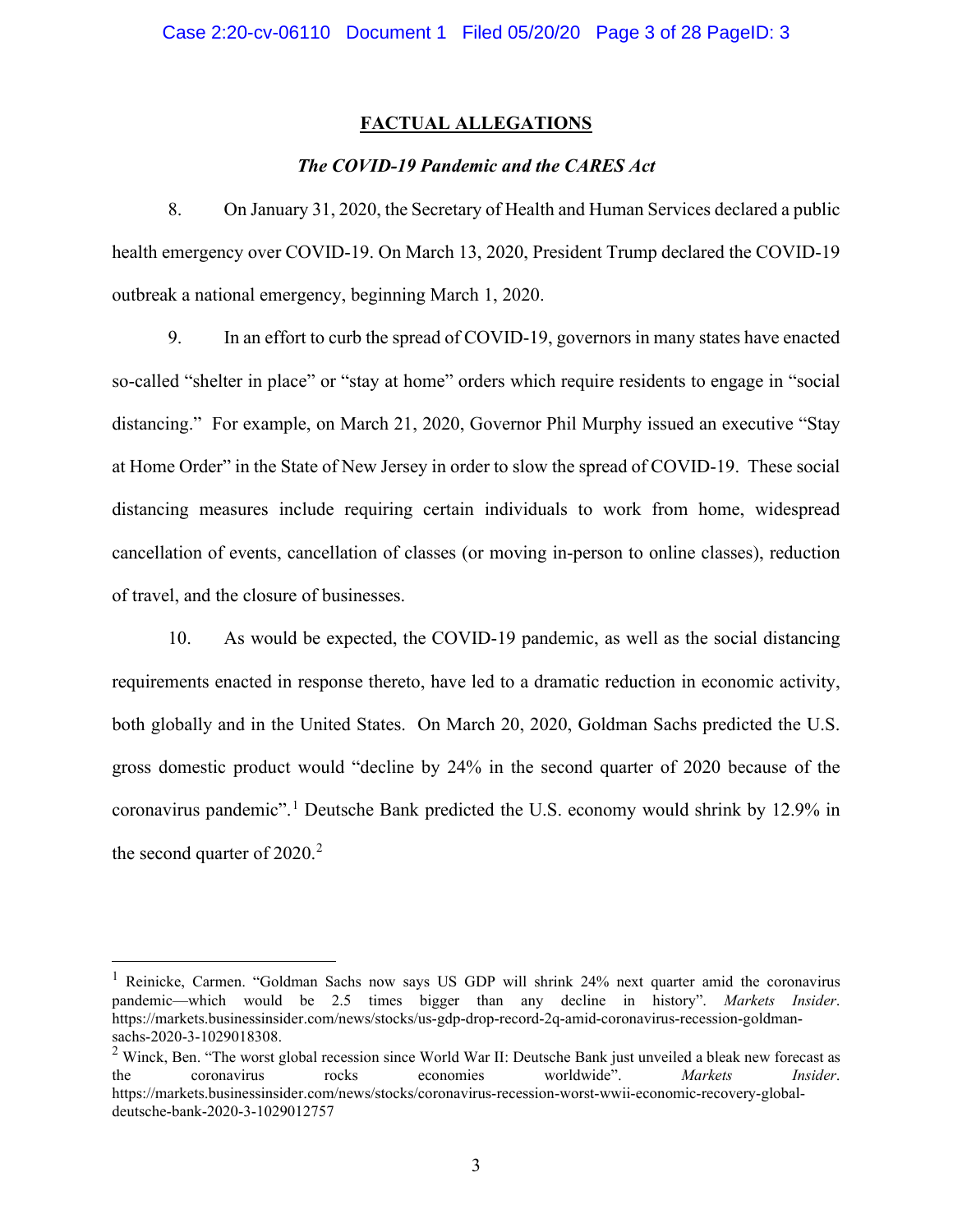#### Case 2:20-cv-06110 Document 1 Filed 05/20/20 Page 4 of 28 PageID: 4

11. To ameliorate the negative economic impact of COVID-19, the Senate unanimously passed the *Coronavirus Aid, Relief, and Economic Security Act* ("CARES Act") commonly known as "Phase Three" of the coronavirus economic relief packages—on March 25, 2020. On March 27, 2020, the House of Representatives passed the CARES Act by voice vote. President Trump signed the bill into law that same day.

12. The CARES Act was intended to provide much needed financial support to individuals, businesses, and hospitals in response to the economic distress caused by the COVID-19 pandemic.

### *The PPP*

13. In recognition of the important role small businesses<sup>3</sup> play in the U.S. economy, the CARES Act created the PPP.

14. The PPP is a \$349 billion loan program for small businesses suffering from the COVID-19 pandemic which permits them to borrow money equivalent to 2.5 times their average monthly payroll. These PPP loans are designed to enable small businesses to continue to meet their financial obligations relative to, *inter alia*, (i) payroll costs, (ii) continuation of health care benefits, (iii) employee retirement benefits, (iv) mortgage interest obligations, (v) rent, and (vi) utilities during the COVID-19 pandemic.

15. Although the PPP is nominally a loan program, it is, for many small businesses, a direct subsidy from the government. This is because the PPP largely (or entirely) eliminates the obligation to pay back borrowed amounts through loan forgiveness, so long as a small business uses the borrowed funds for the purposes articulated above, and does not reduce its workforce.

 $3$  As used in the CARES Act, the term "small business" generally refers to businesses with 500 or fewer employees, including nonprofits, veterans organizations, tribal concerns, self-employed individuals, sole proprietorships, and independent contractors.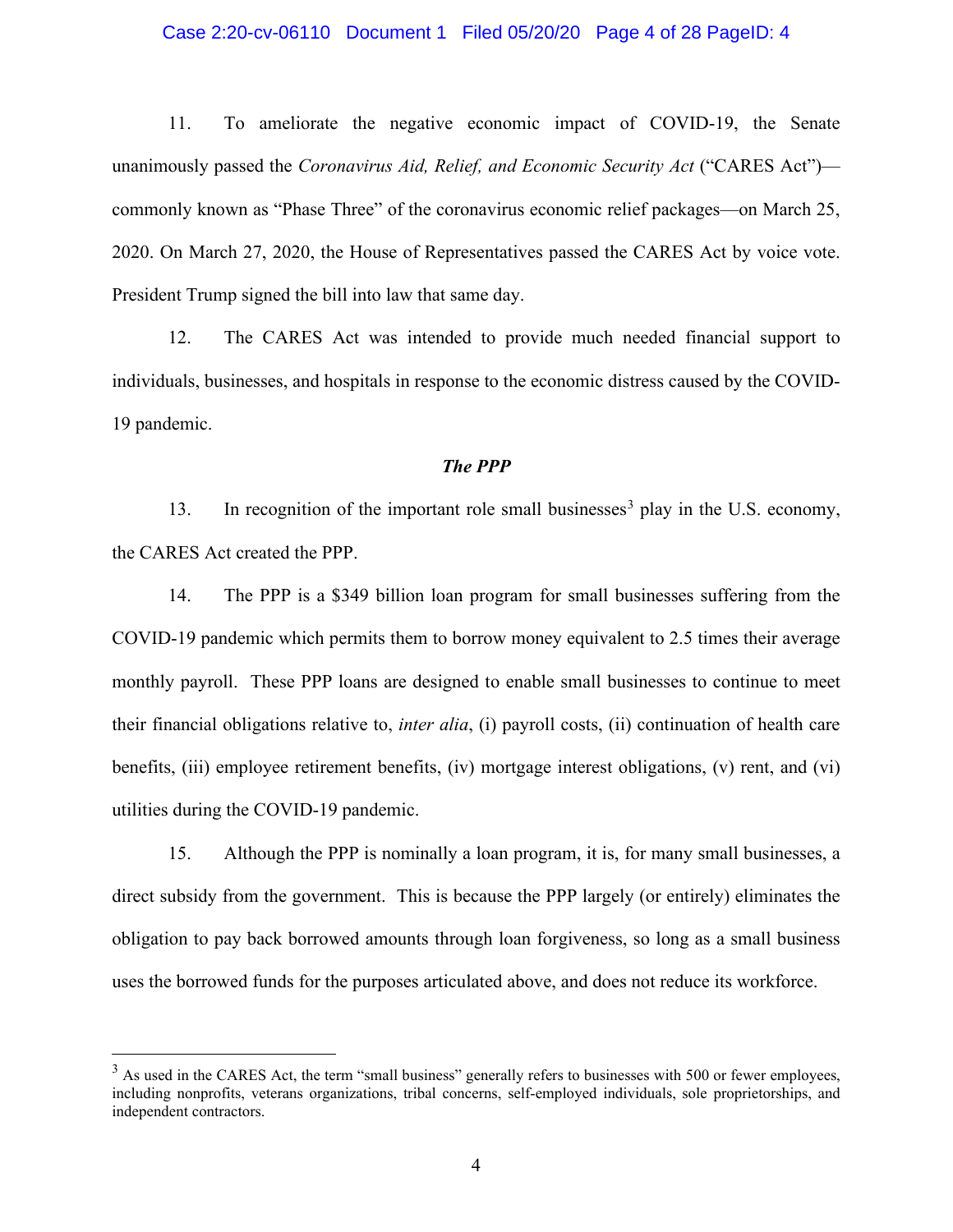#### Case 2:20-cv-06110 Document 1 Filed 05/20/20 Page 5 of 28 PageID: 5

16. Given the PPP's generous criteria for loan forgiveness, and the fact that PPP loans are guaranteed by the United States Small Business Administration ("SBA"), the prospect of obtaining a PPP loan was extremely enticing to many American small businesses. This, coupled with the sheer size of the program, required privately owned banks to administer the PPP. In short, under the PPP, privately owned banks, such as Chase, were responsible for processing small businesses' PPP loan applications and originating small businesses' PPP loans. In exchange, these banks earned origination fees based on the amount of each PPP loan it originated.

17. Specifically, (1) for PPP loans less than or equal to \$350,000, a bank was to receive a 5% origination fee, (2) for PPP loans greater than \$350,000 but less than or equal to \$2 million, a bank was to receive a 3% origination fee, and (3) for PPP loans greater than \$2 million, a bank was to receive 1% origination fee.

18. On April 2, 2020, the SBA issued its Interim Final Rules relative to the PPP ("Rules"). Pursuant to the Rules, the PPP was to be "first-come, first-served." *See*, Rules, Section III-2-m.<sup>4</sup> As such, banks, such as Chase, were required to process PPA loan applications in the order that they were received.

19. The \$349 billion from the PPP was fully allocated within thirteen (13) days.

20. On April 24, 2020, President Trump signed the Paycheck Protection Program and Health Care Enhancement Act ("Phase  $3.5$ ").<sup>5</sup> Phase  $3.5$  appropriated an additional \$321 billion in additional funding to replenish the PPP. The SBA resumed accepting PPP loan applications on April 27, 2020.

<sup>&</sup>lt;sup>4</sup> The Rules have yet to be published in the Federal Register, but are available on the United States Department of the Treasury's website at: https://home.treasury.gov/system/files/136/PPP--IFRN%20FINAL.pdf (last visited April 27, 2020).

<sup>5</sup> https://www.sba.gov/about-sba/sba-newsroom/press-releases-media-advisories/joint-statement-sba-administratorjovita-carranza-and-treasury-secretary-steven-t-mnuchin-resumption (last visited May 19, 2020)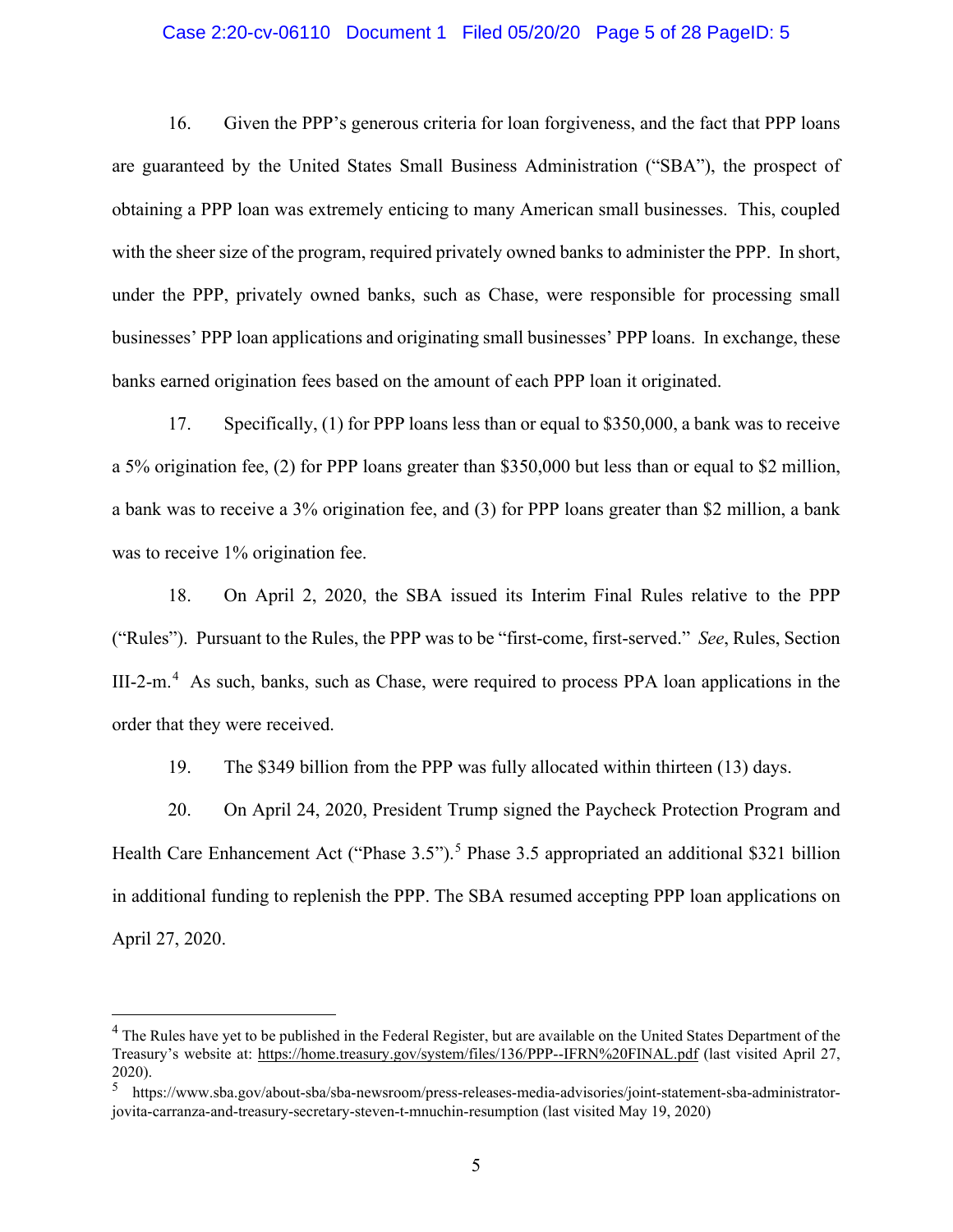#### *Chase's Administration of the PPP*

21. The PPP application process for small businesses opened on April 3, 2020 with Chase as one of the privately-owned banks responsible for processing PPP loan applications and originating PPP loans.

22. Consistent with the Rules, Chase represented (and continues to represent) to applicants for PPP loans that their applications would be processed and that "funds will be loaned on a first-come, first-served basis."<sup>6</sup>

23. In reliance on Chase's representations, hundreds of thousands of small businesses—including Plaintiff and members of the Class (defined below)—reasonably believed that Chase would process their PPP loan applications on a "first-come, first-served" basis and submitted their applications as soon as they could.

24. However, contrary to Chase's representations and the Rules, Chase did not process PPP applications and distribute funds on a "first-come, first-served" basis. Instead, Chase employed a two-tiered program that prioritized its wealthiest clients' PPP applications—*i.e.*, clients with at least \$10 million in assets or customers who had gotten loans through JPMorgan's commercial bank, another subsidiary of Chase & Co.<sup>7</sup>—before it would process PPP loan applications from smaller, less wealthy clients—such as Plaintiff and the members of the Class.

25. As part of this two-tiered system, Chase's smaller clients—such as Plaintiff and the members of the Class—were required to submit "preliminary requests"—through a slow, backedup online portal, which "was only sporadically accessible"—to even have the *opportunity* to apply for PPP loan applications.<sup>8</sup> Only after Chase approved its smaller customers' "preliminary

<sup>6</sup> https://privatebank.jpmorgan.com/gl/en/insights/planning/small-business-owners-cares-act-faq (last visited April 27, 2020)

 $^7$  https://www nytimes.com/2020/04/22/business/sba-loans-ppp-coronavirus.html (last visited April 27, 2020)

<sup>8</sup> *Id.*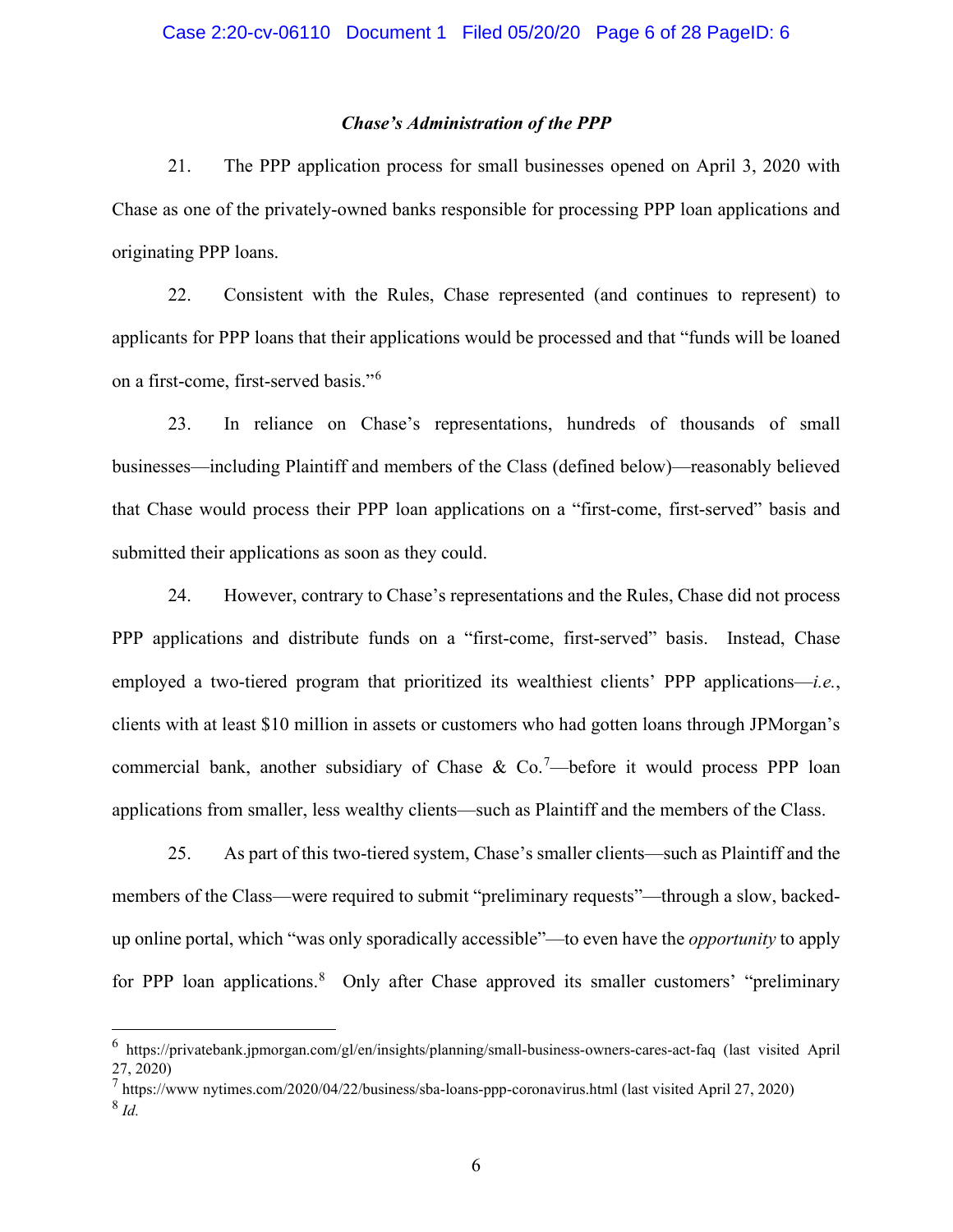#### Case 2:20-cv-06110 Document 1 Filed 05/20/20 Page 7 of 28 PageID: 7

requests" could they actually submit PPP loan applications, and even then, were required to use the same slow, inefficient online portal.

26. In contrast, Chase assigned employees to provide personalized attention and "concierge treatment" to its wealthiest customers.<sup>9</sup> According to a Chase employee who "was assigned to [Chase's wealthiest] customers to shepherd their applications through the [PPP loan application] process," Chase's wealthiest customers "never had to wait for an online portal [and] never found themselves in a backed-up queue."<sup>10</sup>

27. This two-tiered system—where wealthy applicants were moved ahead in line was in place at Chase as soon as the SBA began accepting PPP loan applications.<sup>11</sup> In fact, shortly before the PPP application process opened, leaders of Chase's retail bank hosted a nationwide conference call to provide workers with directions on how to handle customers.<sup>12</sup>

28. On that conference call, Chase's high-level managers "told branch employees who normally dealt with customers not to get involved in the PPP application process.<sup>13</sup> If [small] business owners called to ask about their [PPP loan] applications—even if they were well-known customers—employees were to tell them not to worry, that their applications were in a queue and would be processed as quickly as possible."<sup>14</sup>

29. In other words, Chase instructed its employees to ignore the plethora of telephone calls and emails from long standing small business customers (who thought that their relationships with branch managers and bankers would get them some personal help), while at the same time

- $10 \frac{Id}{L}$
- $^{11}$  *Id.*
- <sup>12</sup> *Id.*
- <sup>13</sup> *Id.*
- <sup>14</sup> *Id.*

<sup>9</sup> *Id.*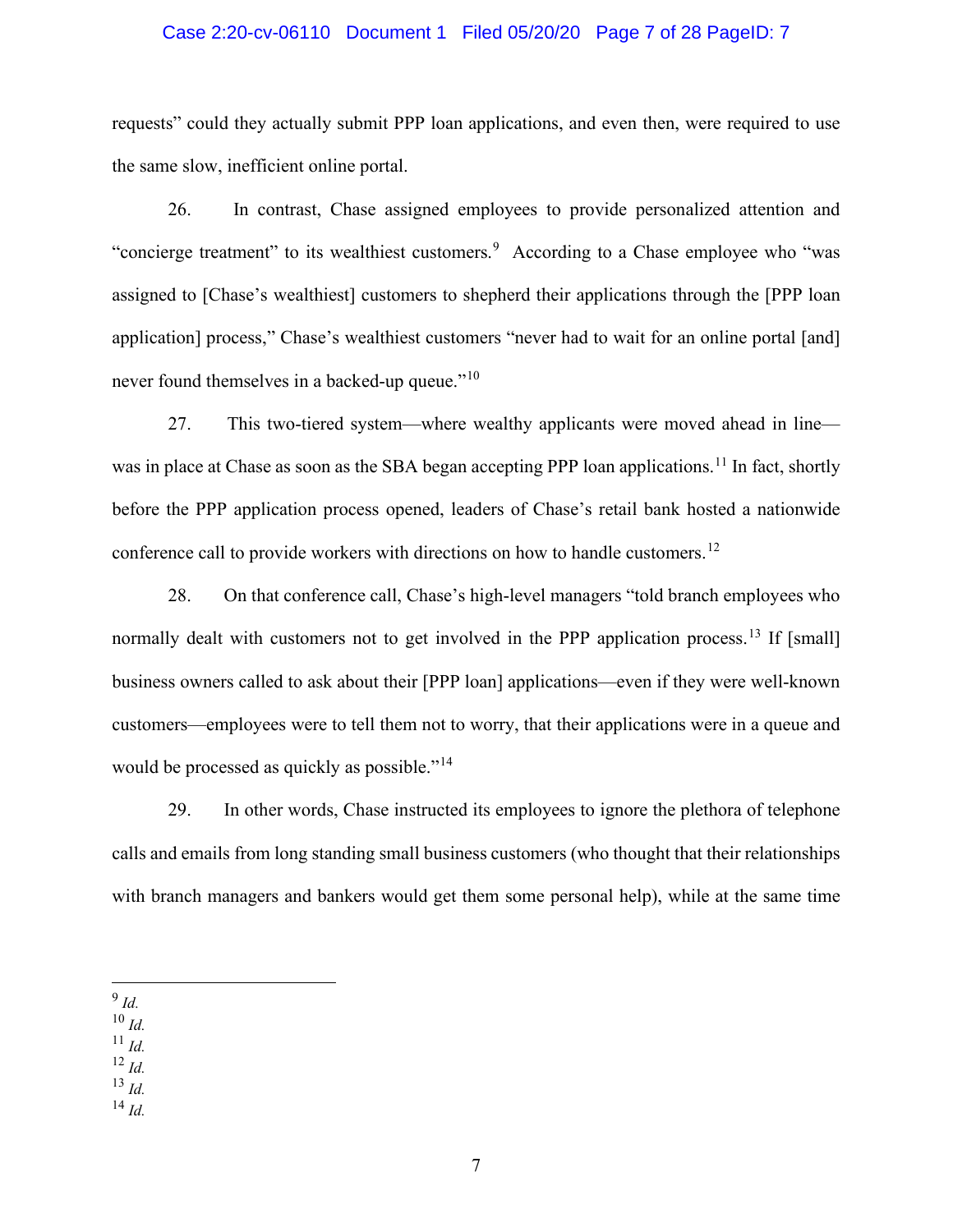#### Case 2:20-cv-06110 Document 1 Filed 05/20/20 Page 8 of 28 PageID: 8

giving the kind of personal attention to its wealthiest customers that the small business banking customers had sought but were denied.

30. Chase's employment of the aforementioned two-tiered system—which differentiated between Chase's wealthiest clients and all others—was designed to ensure that Chase would receive the greatest amount of PPP loan origination fees it could at the smallest possible expense.

31. As set forth above, the amount of a PPP loan origination fee depended upon the size of a PPP loan. The maximum origination fee Chase could earn on a PPP loan less than or equal to \$350,000 was \$17,500. In contrast, if Chase originated a PPP loan for the maximum amount of \$10 million, it would earn an origination fee of \$100,000.

32. Since Chase's wealthiest clients sought the largest PPP loans, the origination fees associated with those clients' PPP loans were greater than the origination fees for the PPP loans requested by Chase's smaller clients. In addition, because the time and expense associated with processing one large PPP loan application is significantly less than processing many smaller PPP loan applications, it was more economical for Chase to process the largest PPP loan applications first.

33. Moreover, because the PPP involved a limited fund of money that was supposed to be distributed on a "first-come, first-served" basis, Chase knew that it would not be able to process every single PPP loan application it received before the PPP's funds were exhausted. This incentivized Chase to process the largest PPP loan applications first because (1) it ensured that Chase got the largest amount of origination fees it could before the first round of PPP's funds were depleted, and (2) after the first round of PPP's funding was used up, it would be unnecessary for Chase to review any more PPP loan applications, thereby reducing Chase's costs.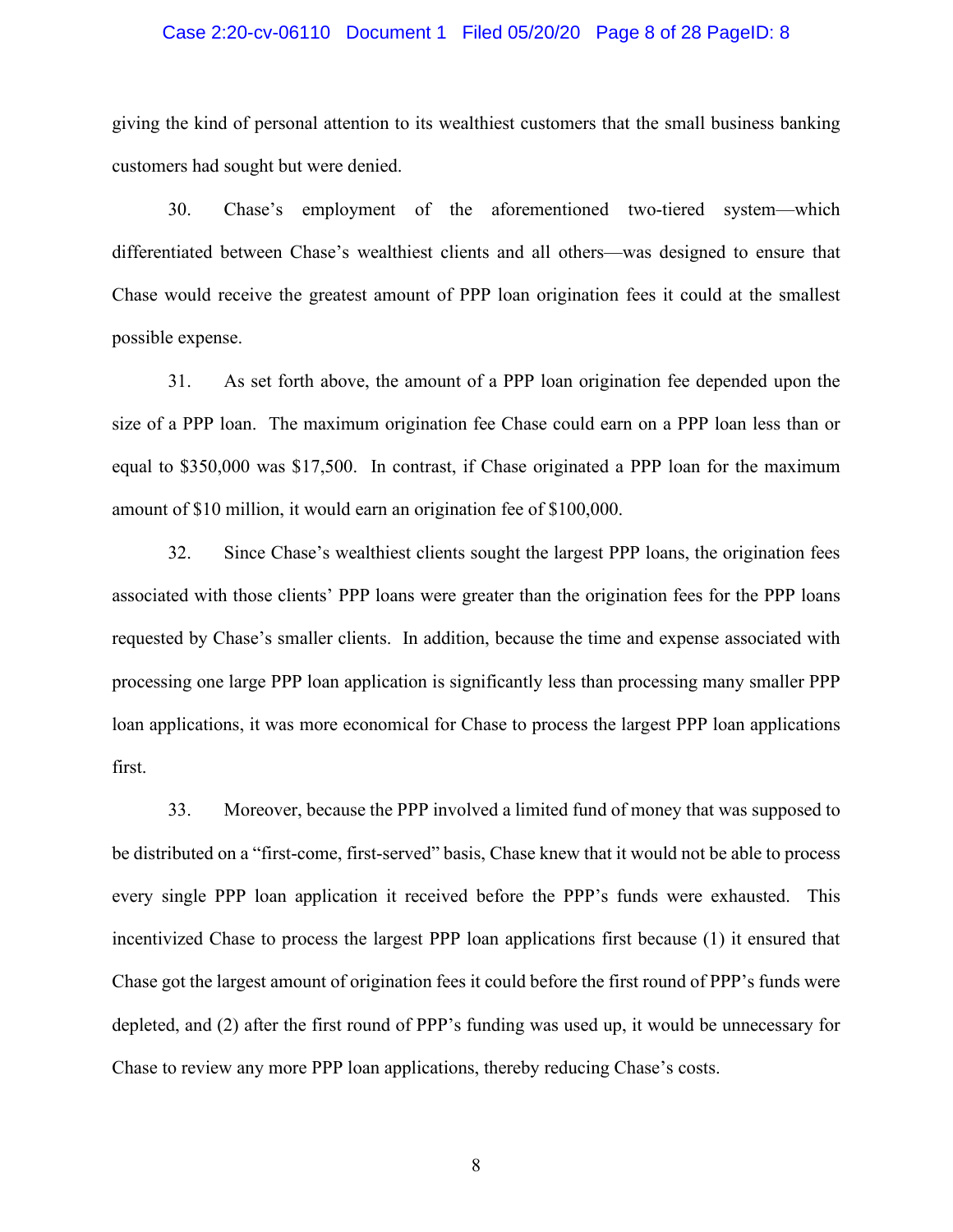#### Case 2:20-cv-06110 Document 1 Filed 05/20/20 Page 9 of 28 PageID: 9

34. Put simply, Chase was able to get the most "bang for its buck" by prioritizing its wealthiest clients' PPP loan applications over those of its other clients.

#### *The Effect of Chase's Practices*

35. By processing the PPP loan applications of its wealthiest clients first—instead of processing the PPP loan applications it received on a "first-come, first-served" basis as it promised and was *required* by the Rules to do—Chase secured a greater share of the highly coveted PPP funds allocated by Congress—to the detriment of Plaintiff and the other Class members––before the first round of funds were exhausted.

36. Chase received hundreds of thousands of PPP loan applications. More than 300,000 of those PPP loan applications were submitted by customers of Chase's business banking unit, which serves smaller firms. About 18,000 of those 300,000 PPP loan applications submitted between April 3, 2020 and April 16, 2020 were funded, for a 6% success rate. In contrast, nearly all of Chase's 8,500 larger (and sometimes more sophisticated) customers who applied for PPP loans in the same time frame received them.

37. According to the SBA, Chase disbursed approximately \$14 billion in loans through the first round of the PPP, the largest figure in the banking industry. However, as a result of Chase's decision to prioritize its wealthier customers, Chase's average approved loan size was \$515,304.00. This figure also led the industry by a wide margin. A table created by the SBA reflecting these figures—Chase is "Lender 1"—is included below:<sup>15</sup>

<sup>15</sup> https://www.sba.gov/sites/default/files/2020-04/PPP%20Deck%20copy.pdf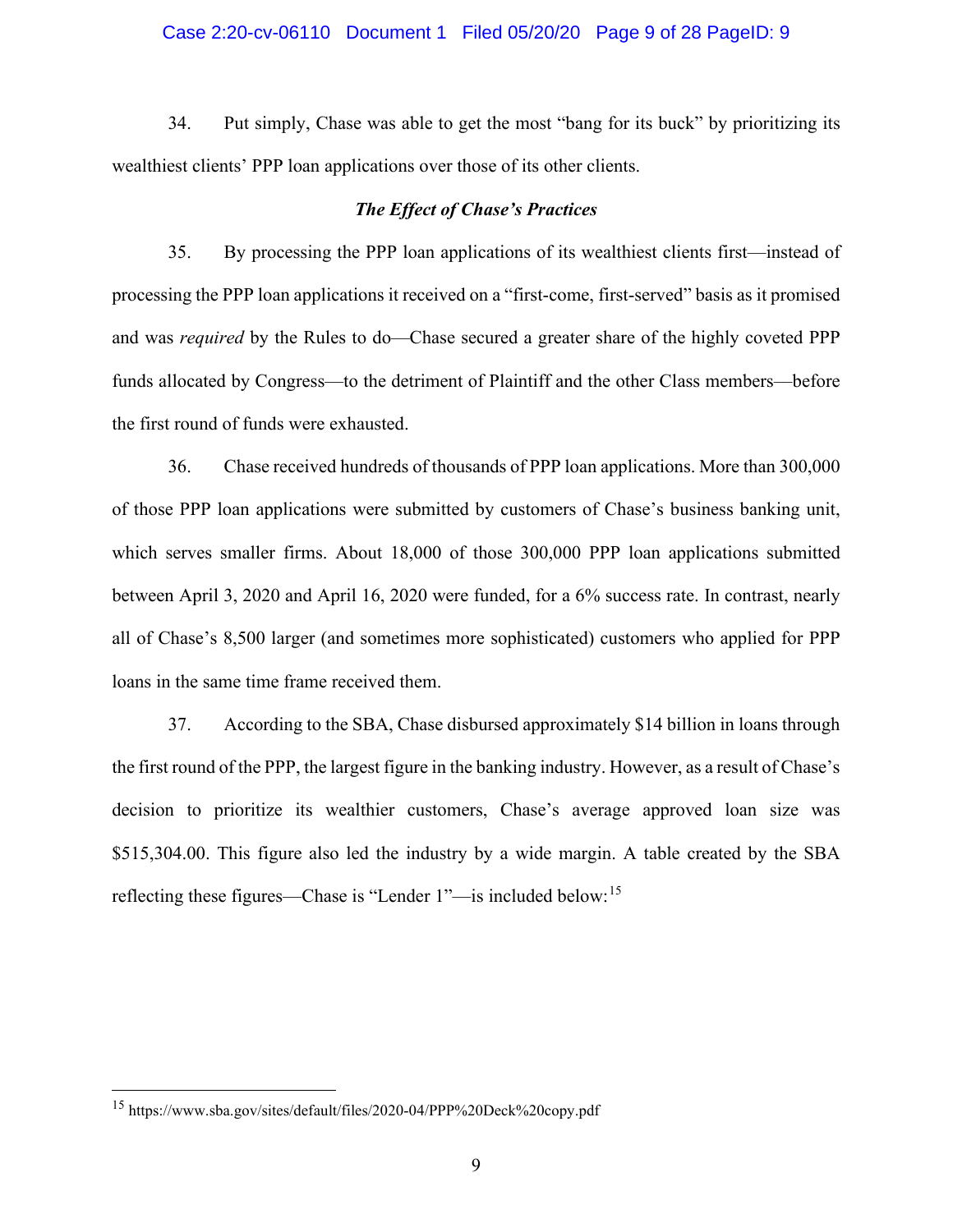| Lender           | <b>Approved Loans</b> | <b>Approved Dollars</b> | <b>Average Approved</b><br><b>Size</b> |
|------------------|-----------------------|-------------------------|----------------------------------------|
| 1                | 27,307                | \$14,071,396,427        | \$515,304                              |
| $\overline{2}$   | 32,097                | \$10,309,843,746        | \$321,209                              |
| 3                | 21.062                | \$9,612,090,368         | \$456,371                              |
| $\boldsymbol{A}$ | 33,594                | \$7,778,303,458         | \$231,538                              |
| ${\bf 5}$        | 27,929                | \$6,555,028,971         | \$234,703                              |
| 6                | 25,820                | \$6,114,676,731         | \$236,819                              |
| $\overline{7}$   | 26,238                | \$6,057,787,355         | \$230,878                              |
| 8                | 10.681                | \$4,406,088,115         | \$412,516                              |
| $\bf{9}$         | 14,215                | \$4,356,840,783         | \$306.496                              |
| 10               | 9.457                 | \$4,267,336,254         | \$451,236                              |
| 11               | 12,001                | \$4,190,129,500         | \$349,148                              |
| 12               | 25.151                | \$3,889,799,524         | \$154,658                              |
| 13               | 9,673                 | \$3,392,990,074         | \$350,769                              |
| 14               | 10,642                | \$2,978,045,260         | \$279,839                              |
| 15               | 40.746                | \$2,966,427,908         | \$72,803                               |

### The Harms to Plaintiff and Class Members

**ŞBA** 

38. Chase's prioritization of PPP loan applications seeking higher loan amounts in derogation of the Rules and its own representations to applicants harmed Plaintiff and Class members in several different ways, as set forth below.

39. First, Plaintiff and Class members were qualified for, and were entitled to receive, PPP loans. Plaintiff and Class members timely submitted complete PPP loan applications to Chase demonstrating that they were qualified for, and were entitled to receive. PPP loans.

40. Plaintiff and Class members submitted their PPP loan applications to Chase as soon as possible after Chase began accepting PPP applications. On information and belief, Plaintiff and Class members submitted their PPP loan applications before several of Chase's wealthier clients who received PPP loans.

41. However, because Chase chose to process its wealthiest client's PPP loan applications first, regardless of when they were submitted, the funds allocated to the PPP were exhausted by the time Plaintiff's and Class members' applications were processed, leaving no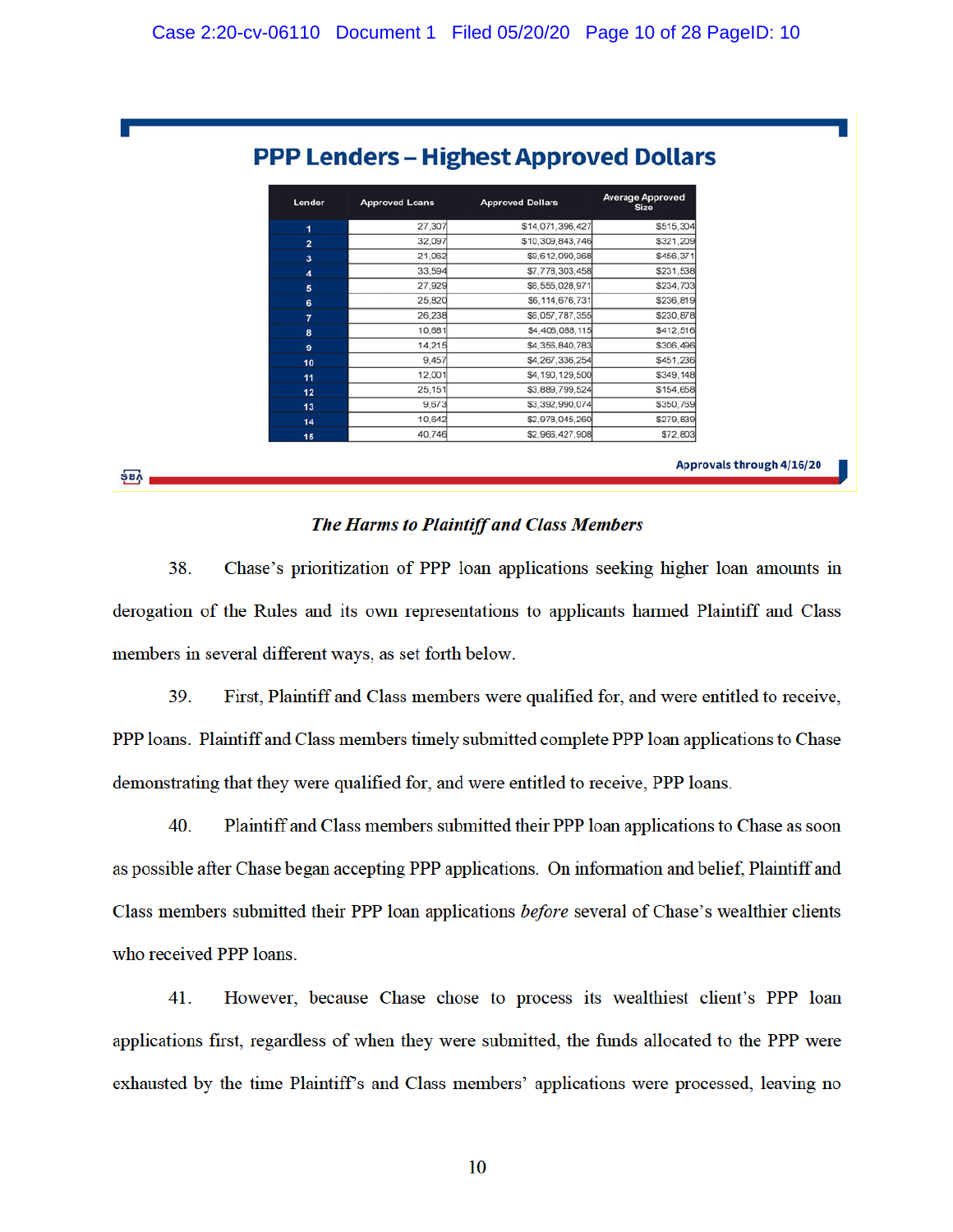#### Case 2:20-cv-06110 Document 1 Filed 05/20/20 Page 11 of 28 PageID: 11

money for them. As a result, Plaintiff and Class members did not receive PPP loans until at least April 27, 2020, when Phase 3.5 was enacted.

42. Had Chase actually complied with its promise that "funds will be loaned on a firstcome, first-served basis"<sup>16</sup> and the Rules, Plaintiff's and Class members' PPP loan applications would have been processed and approved before the first round of the PPP's funding was exhausted.

43. In other words, but for Chase's failure to timely process Plaintiff's and Class members' PPP loan applications—and do so in the proper, "first-come, first-served" order— Plaintiff and Class members would have received PPP loans in the first round of funding.

44. Therefore, as a direct result of Chase's unconscionable and deceptive behavior, Plaintiff and Class members were denied PPP loans which they otherwise would have received and were delayed access to PPP funds until at least April 27, 2020, when Phase 3.5 was signed into law.

45. Second, even if Plaintiff and Class members did *not* submit their PPP loan applications before several of Chase's wealthier clients who received PPP loans, their failure to do so was the result of Chase's unconscionable and unfair decision to provide its wealthier clients with individualized attention while ignoring its smaller clients—such as Plaintiff and members of the Class. As noted above, Chase's smaller clients—*i.e.*, Plaintiff and Class members—were required to submit "preliminary requests"—through a slow, backed-up online portal, which "was only sporadically accessible"—before they were even granted the *opportunity* to submit their actual PPP loan applications. Chase's wealthier clients were not required to do so.

<sup>16</sup> https://privatebank.jpmorgan.com/gl/en/insights/planning/small-business-owners-cares-act-faq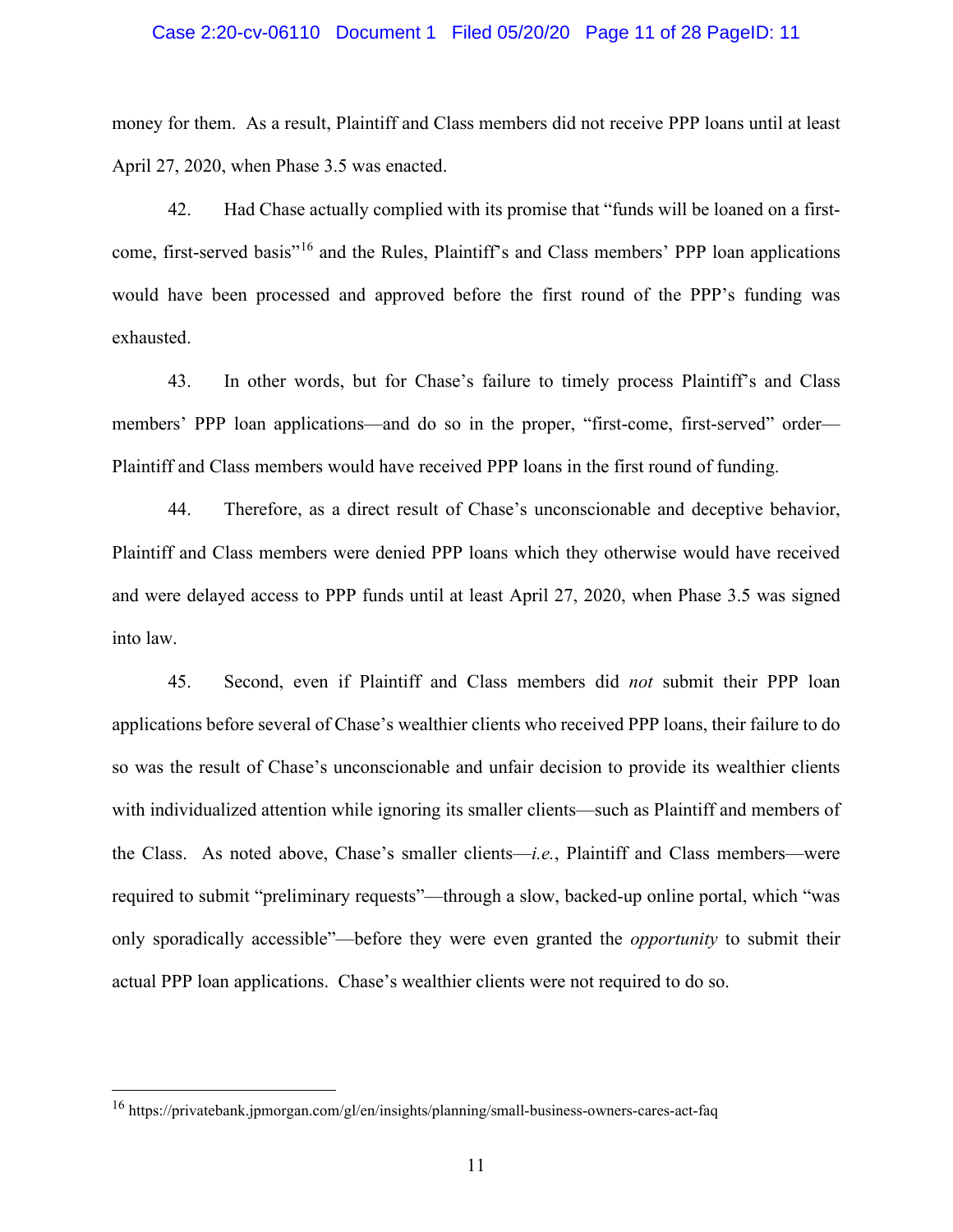#### Case 2:20-cv-06110 Document 1 Filed 05/20/20 Page 12 of 28 PageID: 12

46. This two-tiered system ensured that Chase's wealthier clients would be able to submit their PPP loan applications first. Indeed, Plaintiff and Class members did not even have the ability to submit PPP loan applications to Chase until *after* their "preliminary requests" were granted.

47. In other words, Chase's adoption and implementation of the aforementioned twotiered system allowed it to "stack the deck" against its smaller customers, rendering its promises to process applications on a "first-come, first-served" basis meaningless. This guaranteed Chase the outcome it desired, as it enabled Chase to (1) originate the largest number of large PPP loans before the program's funds were exhausted, and (2) avoid having to process many smaller PPP loan applications because there was no reason to do so after the PPP's funds had been allocated.

48. Even if it is technically true that Chase granted PPP loan applications on a "firstcome, first-served" basis, Chase's conduct did not comply with the spirit of the law, evidences a significant lack of good faith and fair dealing, and amounts to an unfair and unconscionable business practice prohibited by law.

49. As a result of Chase's unfair and unconscionable business practices, Plaintiff and Class members were denied the meaningful opportunity to obtain a PPP loan in the first round of funding. Indeed, even if Plaintiff and Class members entered the PPP loan application "queue" as soon as possible, they were already behind wealthier customers who had been given the opportunity to enter the "queue" sooner.

50. Third, because Plaintiff and Class members were unaware of the fact that Chase contrary to its affirmative representations—prioritized its wealthier clients' PPP loan applications over their applications, as well as Chase's unfair and unconscionable practices—*i.e.*, the impediments Chase created to hinder their ability to quickly submit PPP loan applications—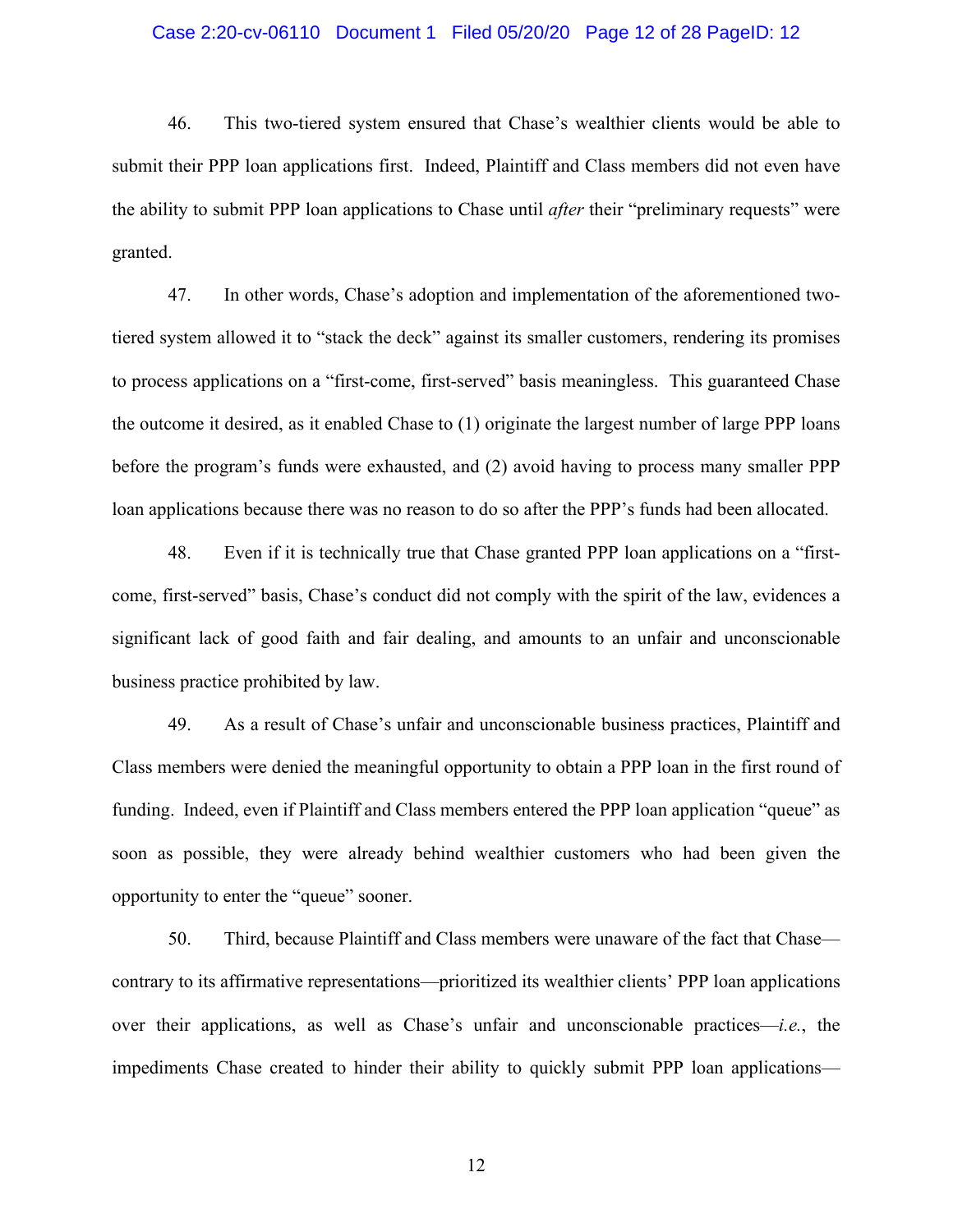#### Case 2:20-cv-06110 Document 1 Filed 05/20/20 Page 13 of 28 PageID: 13

Plaintiff and Class members had no reason to suspect that it was inadvisable to submit PPP loan applications to Chase, instead of some other lender. This is significant because, under the terms of the PPP and the Rules, borrowers are only entitled to one PPP loan, and many banks precondition the ability to apply for a PPP loan on the fact that a borrower has not applied for a PPP loan elsewhere.

51. In other words, Plaintiff and Class members had one chance to submit a PPP loan application. As such, whether that application would be treated fairly, and in compliance with the law, was a material fact to Plaintiff and Class members.

52. Had Plaintiff and Class members known that Chase prioritized its wealthier customers—which resulted in a decreased chance that they would receive PPP loans from Chase through the first round of funding—Plaintiff and Class members would not have sought PPP loans from Chase, and would have applied with other lenders.

53. Therefore, as a direct and proximate result of Chase's misrepresentations and omissions, Plaintiff and Class members were deceived into submitting what were essentially meaningless applications to Chase instead of seeking PPP loans from other lenders. This harmed Plaintiff and Class members because it deprived them of a meaningful opportunity to receive PPP loans until April 27, 2020, when Phase 3.5 was signed into law, and caused them to incur the costs—*i.e.*, their time, expenses, etc.—associated with completing meaningless PPP loan applications.

#### **FACTS RELATIVE TO PLAINTIFF**

54. VR Consultants has been banking with Chase for over ten years as one of Chase's "Premier Business" clients.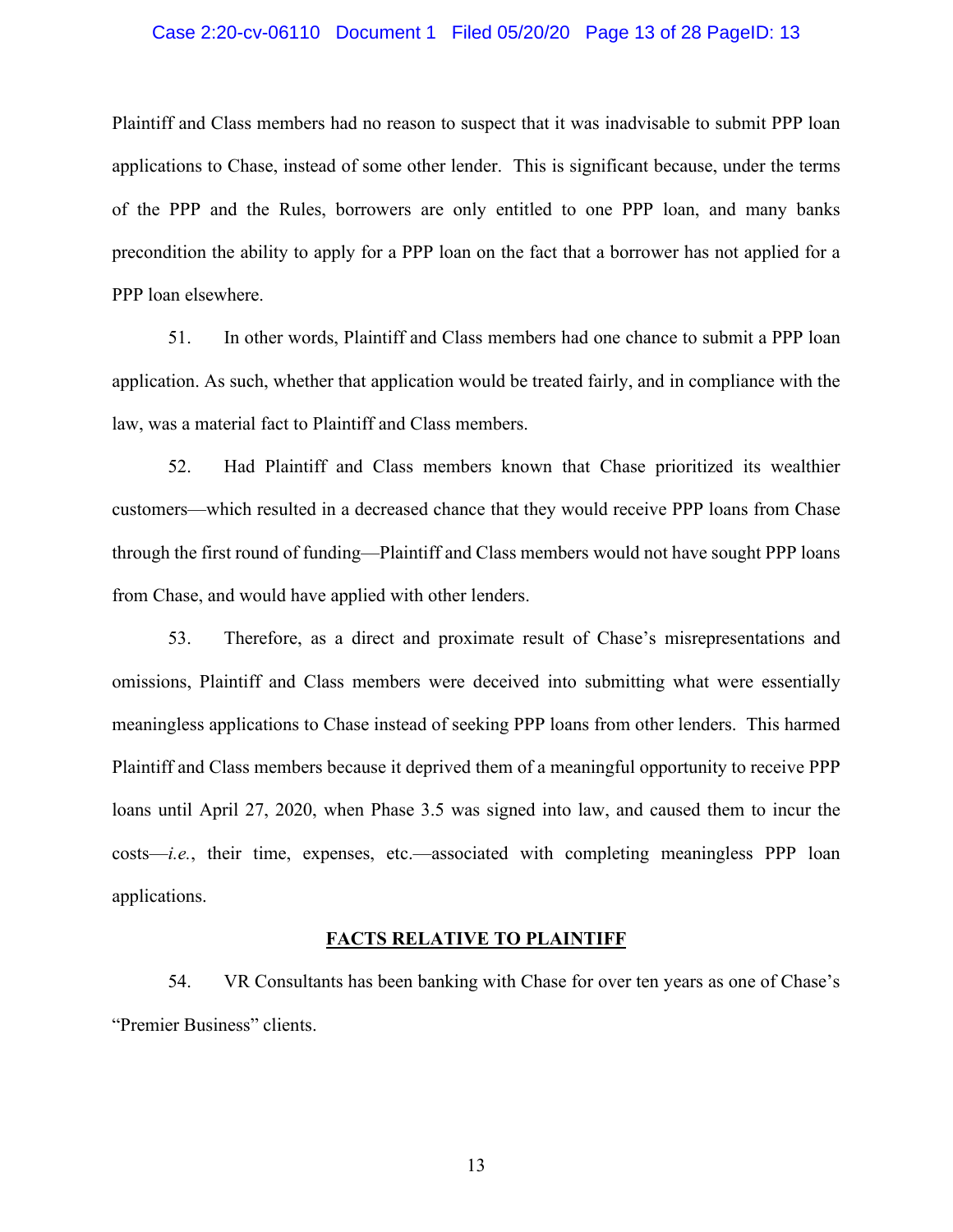#### Case 2:20-cv-06110 Document 1 Filed 05/20/20 Page 14 of 28 PageID: 14

55. VR Consultants is a small information technology consulting outfit specializing in providing quality information technology solutions and management consulting to all industry verticals.

56. Prior to the COVID-19 pandemic, VR Consultants projected a gross annual revenue of \$220,000. Due to the pandemic, VR Consultants now anticipates a seventy percent (70%) decrease in revenue effective May 2020. VR Consultants' billable hours have already been cut for April 2020, and with the anticipated seventy percent (70%) drop in revenue, VR Consultants will be forced to completely eliminate its payroll and staff as well as any prospects of business expansion. VR Consultants relies heavily on travel to visit prospective clients and meet with them to obtain new business. With the current travel restrictions in place, it is nearly impossible for VR Consultants to generate new business.

57. On April 2, 2020, Chase sent VR Consultants e-mail correspondence advising how Chase would "announce" when Chase could start accepting PPP applications. *A true and accurate copy of the email is attached as Exhibit #1*.

58. On April 9, 2020, at approximately 9:35 p.m.—6 days *after* Chase began accepting PPP loan applications from its wealthier clients—Chase sent VR Consultants the confirmation email that Chase was now ready to begin accepting applications for the PPP program. *A true and accurate copy of the email is attached as Exhibit #2*.

59. That same evening, on April 9, 2020, VR Consultants submitted its complete PPP application to Chase. Chase used an automated loan calculator which was based on Plaintiff's monthly payroll. For VR Consultants, Chase calculated a loan amount of \$27,500.00.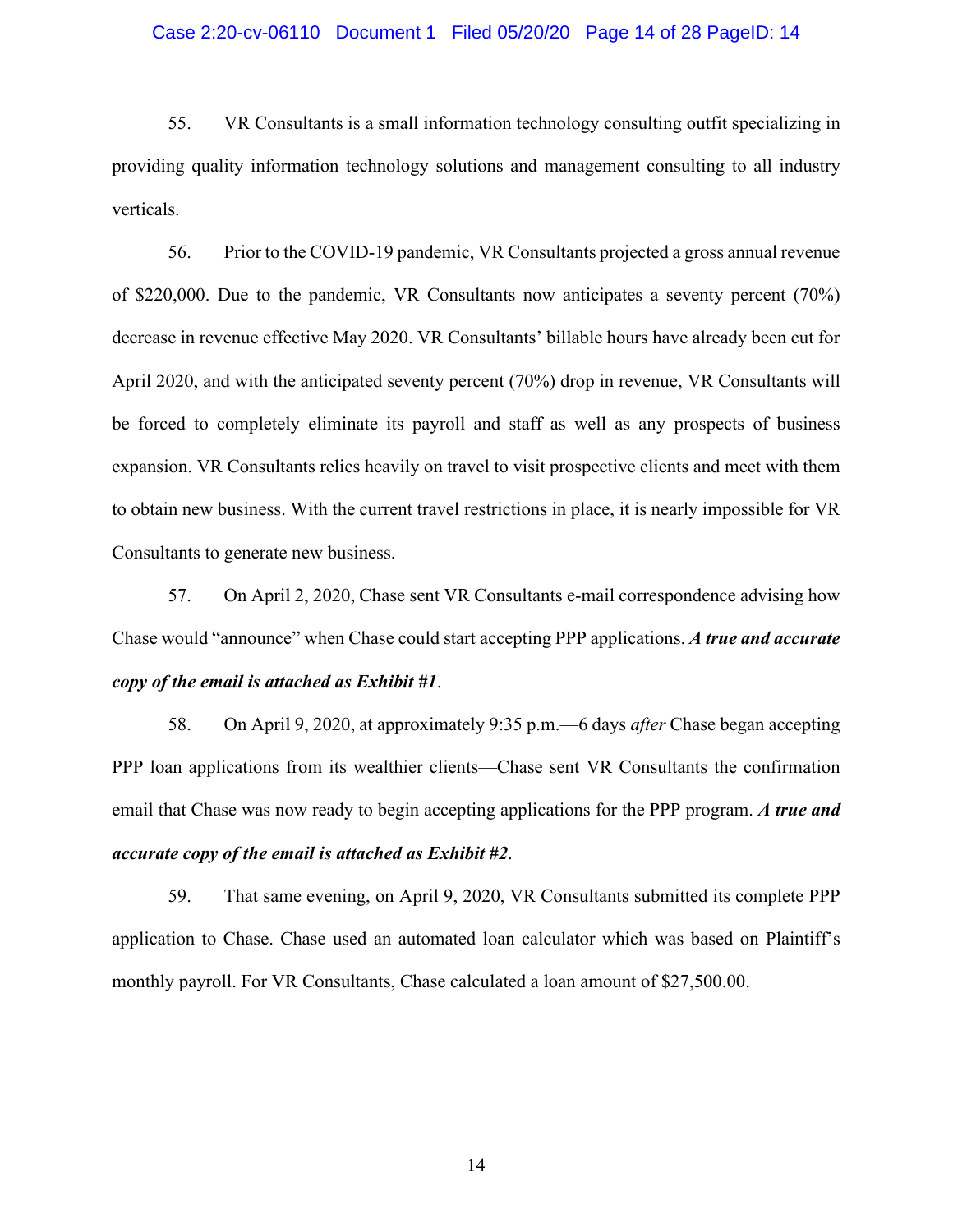#### Case 2:20-cv-06110 Document 1 Filed 05/20/20 Page 15 of 28 PageID: 15

60. At the time Plaintiff submitted its PPP loan application to Chase, Plaintiff was qualified for, and was entitled to receive, a PPP loan. This was readily apparent from the face of Plaintiff's PPP loan application.

61. Plaintiff submitted its PPP loan application on the first day Chase permitted it to do so. Had Chase permitted Plaintiff to submit its application earlier—*e.g.*, on April 3, 2020— Plaintiff's application would have been submitted that same day. In other words, had Plaintiff been given the same opportunities that Chase's wealthier clients were given relative to submitting PPP loan applications, Plaintiff's application would have been submitted much sooner.

62. Nevertheless, on information and belief, Plaintiff submitted its PPP loan application to Chase *before* at least one of Chase's wealthier clients who received a PPP loan.

63. Two days later, on April 11, 2020, Chase sent VR Consultants an email confirming receipt of the PPP application and advising Plaintiff "you'll receive your loan decision by email from Chase soon." *A true and accurate copy of the email is attached as Exhibit #3*.

64. On April 17, 2020, Chase sent VR Consultants an email which indicated "we have learned the SBA has approved loans that will exhaust all the funding available for the initial round." *A true and accurate copy of the email is attached as Exhibit #4*.

65. On April 19, 2020, Chase provided VR Consultants with its first substantive update regarding VR Consultants' PPP application. Chase advised that the application was in "Stage 1, Application received," and Chase indicated that there were more than 100,000 applications ahead of VR Consultants at Chase. *A true and accurate copy of the email is attached as Exhibit #5*.

66. On May 1, 2020, four (4) days after Phase 3.5 was signed into law, Chase advised VR Consultants that its SBA PPP loan request was approved. *A true and accurate copy of the email is attached as Exhibit #6*.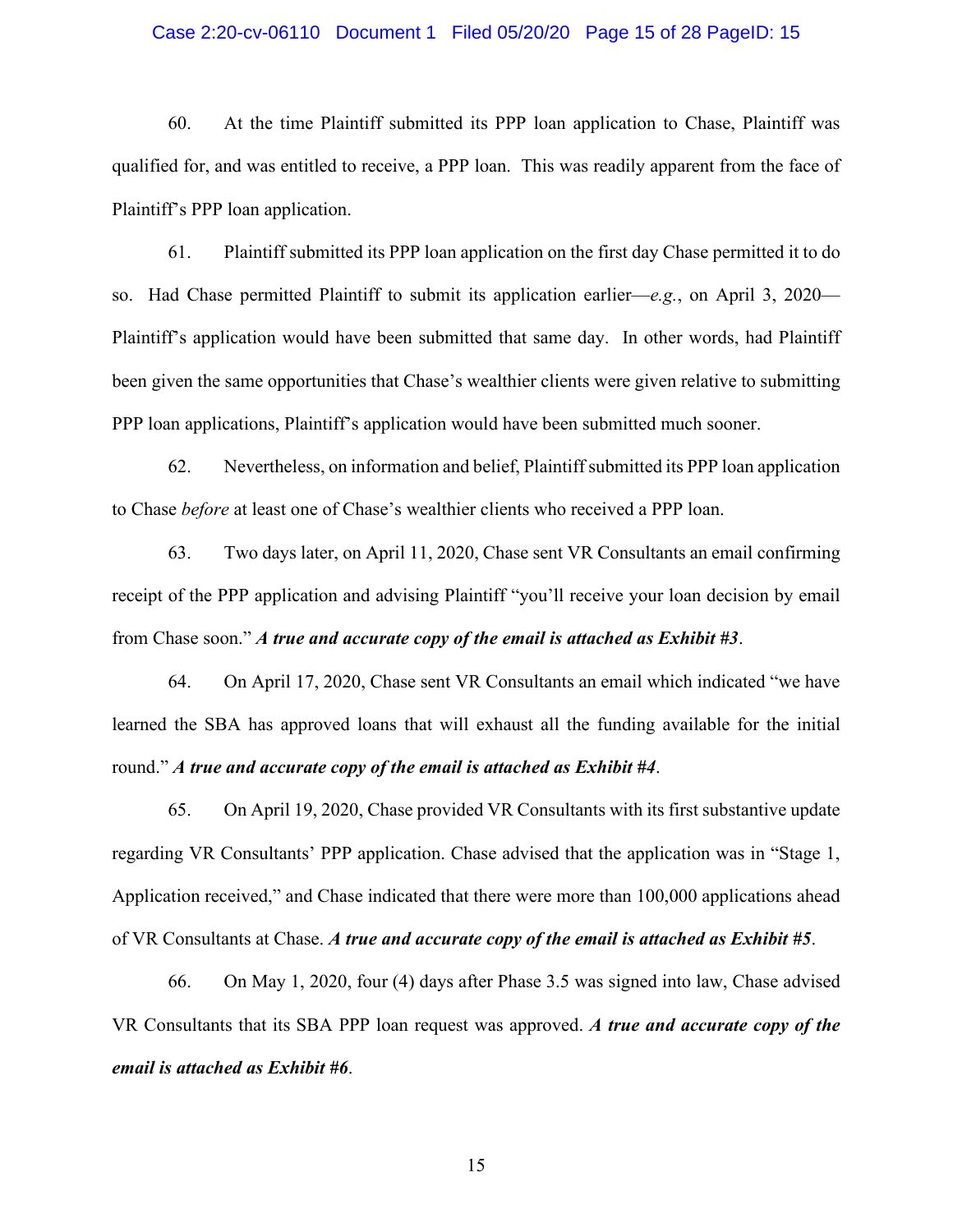#### Case 2:20-cv-06110 Document 1 Filed 05/20/20 Page 16 of 28 PageID: 16

67. In reliance upon Chase's promises that it would process PPP loan applications on a "first-come, first-served" basis, Plaintiff chose to submit its one and only application to Chase. Had Plaintiff known that these representations were false, Plaintiff would not have sought a PPP loan from Chase, and would have applied with another lender.

68. Similarly, had Plaintiff been aware that Chase had adopted the aforementioned twotiered approach to processing PPP loan applications, and of the resulting decreased probability that it would be approved for a PPP loan, Plaintiff would not have sought a PPP loan from Chase, and would have applied with another lender.

69. Had Chase actually complied with its promise that "funds will be loaned on a firstcome, first-served basis"<sup>17</sup> and the Rules, Plaintiff's PPP loan application would have been processed and approved before the PPP's initial round of funding was exhausted.

70. Plaintiff's application also would have been processed and approved before the PPP's funding was exhausted had Chase permitted Plaintiff to submit its PPP loan application sooner—*e.g.*, on April 3, 2020.

71. As a direct and proximate result of Chase's conduct described herein, VR Consultants was deprived of a meaningful opportunity to obtain a PPP loan through the initial round of funding, from either Chase or another lender, and was unable to obtain a PPP loan that it otherwise would have obtained until Phase 3.5 was enacted.

72. Had Plaintiff timely received the PPP loan to which it was entitled (and would have timely obtained but for Chase's acts and omissions described herein), it would have been able to maintain its business operations at levels similar to those present before the COVID-19 pandemic. However, because Plaintiff did not receive the PPP loan it requested, its billable hours for the

<sup>17</sup> https://privatebank.jpmorgan.com/gl/en/insights/planning/small-business-owners-cares-act-faq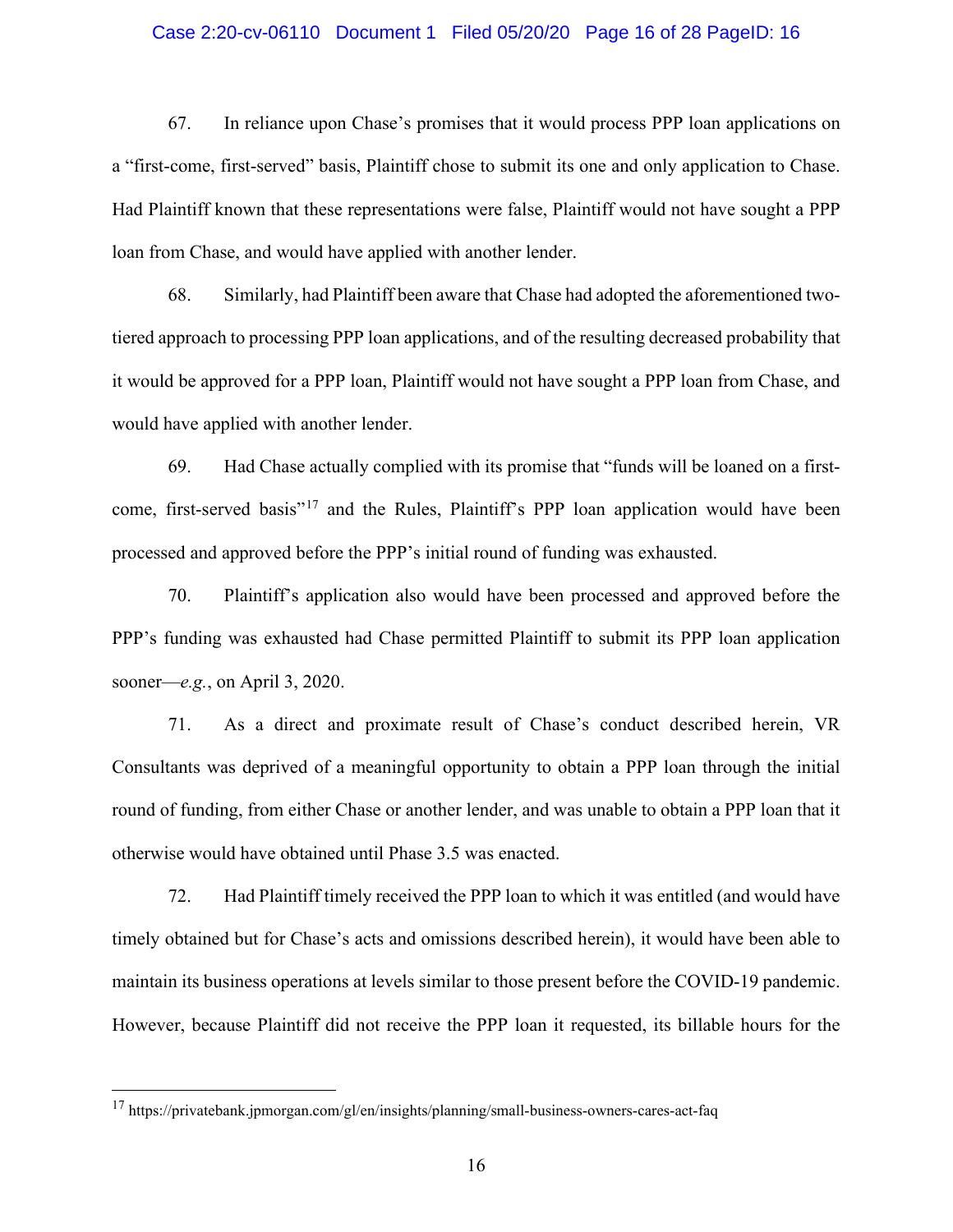#### Case 2:20-cv-06110 Document 1 Filed 05/20/20 Page 17 of 28 PageID: 17

month of April 2020 were reduced, resulting in decreased revenue (as exemplified below). Plaintiff also was unable to generate new business and conduct regular promotional activities and travel during April 2020, which has, and will continue to, result in further decreased revenue.

73. The delay and deprivation of desperately needed funds has caused irreparable injury to Plaintiff in the form of revenue and clients lost that it will never be able to recoup. VR Consultants' clients rely on timely delivery of these IT solutions based on an agreed Statement of Work (the "SOW"). If VR Consultants is unable to provide any crucial project deliverables by the dates outlined in the SOW, VR Consultants faces heavy consequences. VR Consultants' highest profile and oldest client is Client  $X^{18}$ . VR Consultants was in the midst of a major project for Client X that was due for final delivery during the month of April 2020 (the "Project"). A member of VR Consultants' staff who was on payroll was the primary resource in implementing and delivering the Project to Client X as only this team member possessed the knowledge required to service Client X and bring the Project deliverable to completion prior to the SOW's April 30, 2020 deadline. Due to VR Consultants' inability to make payroll for the second half of April 2020, VR Consultants was forced to furlough this staff member who was responsible for delivering the Project to Client X. As a result, Client X was dissatisfied with VR Consultants' service and delayed payment until the work was completed. However, the work could not be completed until VR Consultants was able to bring this member back on payroll. Due to the delays in delivering the Project to Client X, Client X cut off all commitments for any future business with VR Consultants, removing a significant source of future potential revenue for it.

 $18$  The name of the client is anonymously denoted as Client X in order to prevent any (further) damage to the business relationship between VR Consultants and Client X beyond the damage that Chase caused.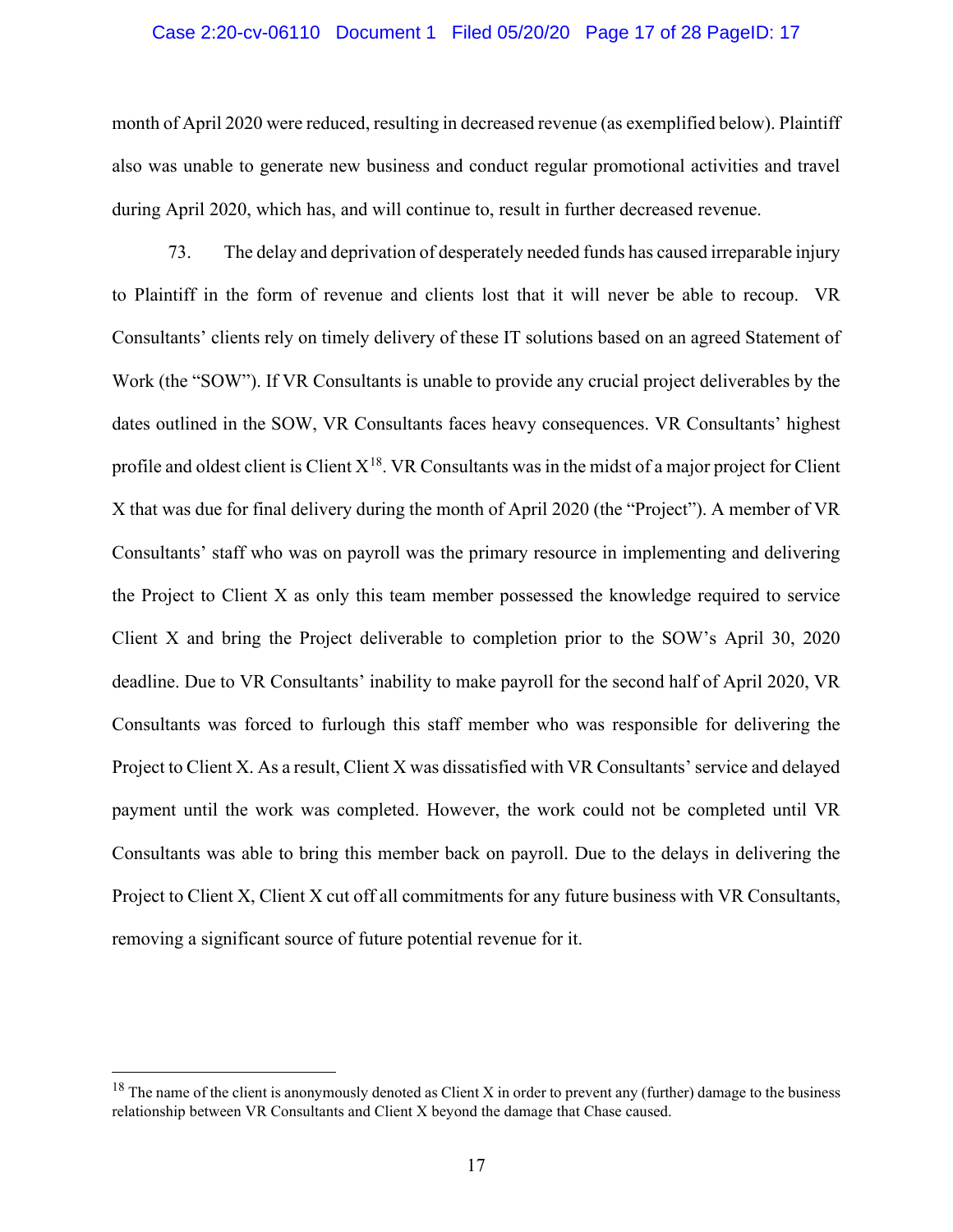# **CLASS ALLEGATIONS**

## *Proposed Class Definition*

74. **Class Definition:** Pursuant to Fed. R. Civ. P. 23, Plaintiff brings this action,

individually, and on behalf of a class of similarly situated individuals and entities (the "Class"),

defined as follows:

All persons and business entities in the State of New Jersey who (1) met the criteria for eligibility and were not otherwise ineligible between February 15, 2020 and June 30, 2020 for a PPP loan; (2) applied for a PPP loan through Chase; and (3) did not receive a PPP loan between April 3, 2020 and April 27, 2020.

Excluded from this Class are: (1) Defendants, Defendants' agents, subsidiaries, parents, successors, predecessors, and any entity in which Defendants or its parents have a controlling interest, and those entities' current and former employees, officers, and directors; (2) the Judge to whom this case is assigned and the Judge's immediate family; (3) any person who executes and files a timely request for exclusion from the Class; (4) any persons who have had their claims in this matter finally adjudicated and/or otherwise released; and (5) the legal representatives, successors and assigns of any such excluded person.

75. **Numerosity and Ascertainability:** The Class is so numerous that joinder of all members is impracticable, as it is likely comprised of thousands of self-employed persons and businesses. Indeed, as of April 16, 2020, 33,519 PPP loans were *approved* in New Jersey. Given Chase's PPP loan approval rate of approximately 6% for smaller business, such as Plaintiff and members of the Class, the number of individuals whose PPP applications were *not* granted is significantly higher. Class members can easily be identified through Chase's records, as they all would have submitted PPP loan applications—which contain their names, contact information, etc.—to Chase.

76. **Commonality and Predominance:** There are common questions of law and fact subject to answers common to all Class members that predominate over any questions affecting only individual members, including but not limited to: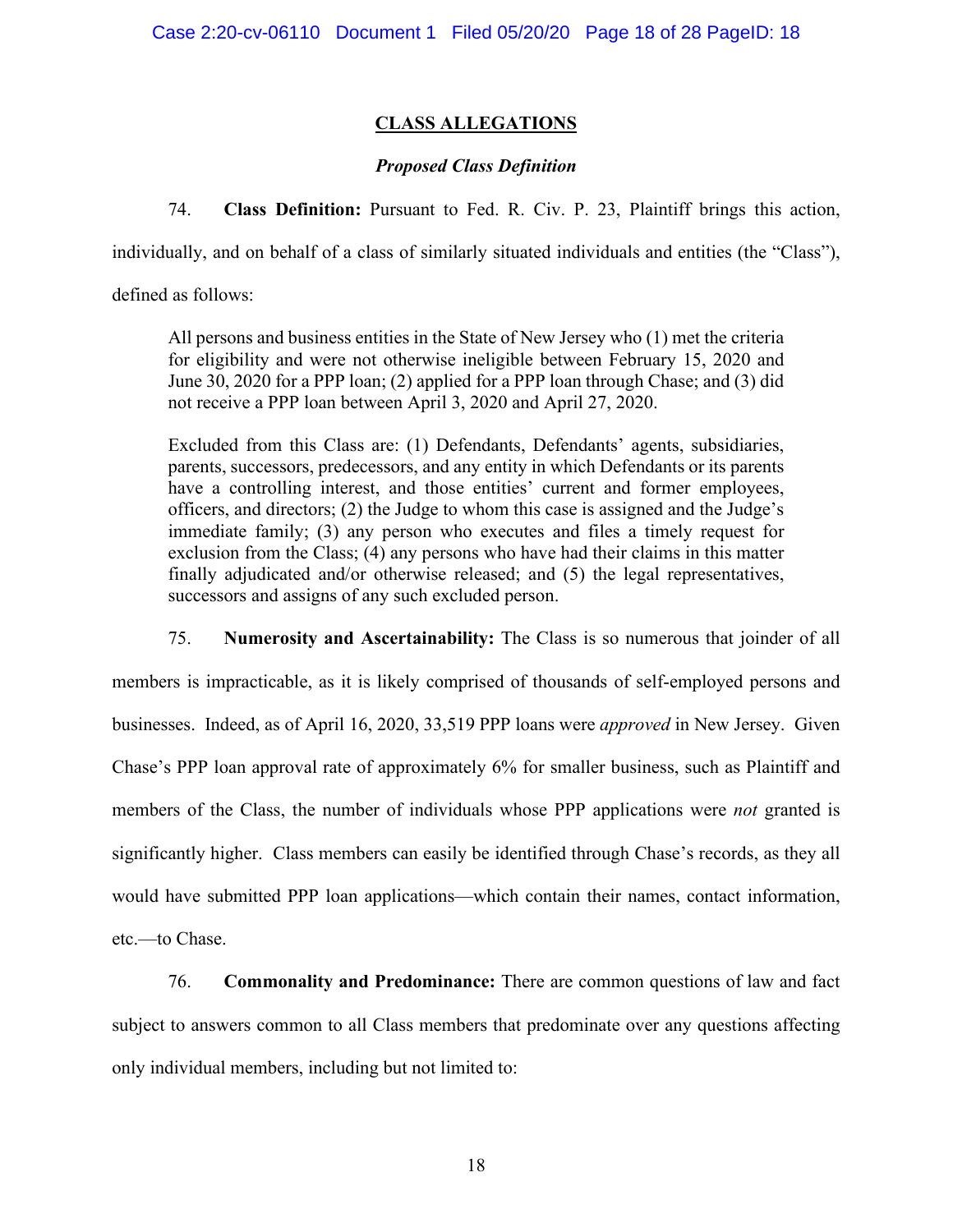- a. Whether Chase complied with applicable SBA Rules in processing and granting PPP loan applications in New Jersey;
- b. Whether Chase had a policy and/or practice of prioritizing large PPP loans to larger, wealthier businesses;
- c. Whether Chase processed PPP loan applications on a "first-come, firstserved" basis, as it represented and was required by law to do;
- d. Whether Chase made false representations regarding the PPP loan application process;
- e. Whether Chase committed unconscionable business practices by processing PPP loan applications in an order other than "first-come, first-served";
- f. Whether Chase committed unconscionable business practices by adopting a two-tiered system that prioritized its wealthier customers' PPP loan applications over Plaintiff's and Class members' applications;
- g. Whether the nature of the PPP application process created a duty on the part of Chase to disclose material information relating to the PPP loan applications;
- h. Whether Chase actively concealed and misrepresented material facts that the loan applications were not being processed on a "first-come, firstserved" basis and that it was prioritizing its preferred clients;
- i. Whether Chase concealed or misrepresented material facts with knowledge of the fact's materiality and falsity and/or with such utter disregard and recklessness as to infer knowledge of its falsity; and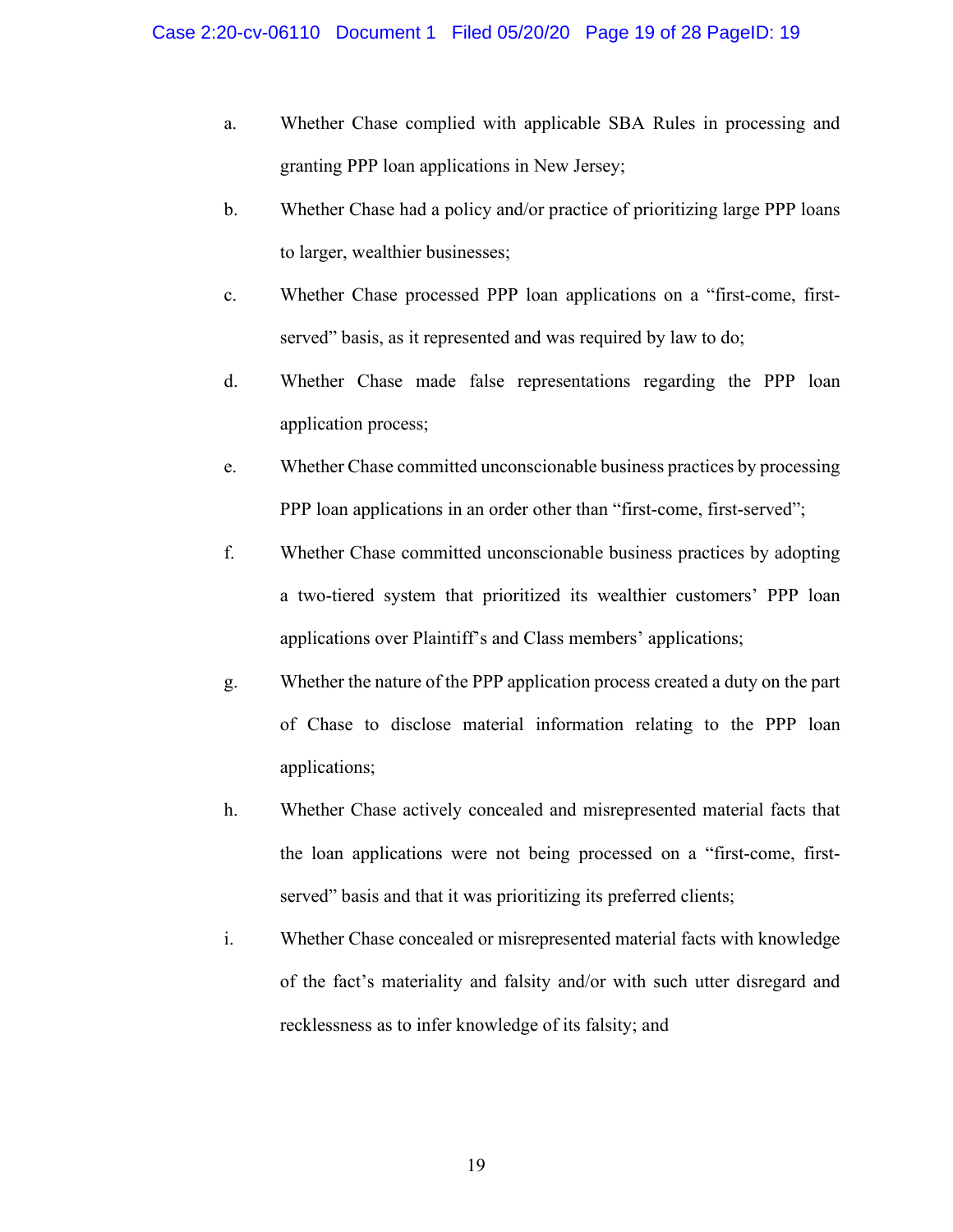- j. Whether Chase's conduct constituted an unconscionable commercial practice, deception, fraud, false pretense, false promise, or misrepresentation under the New Jersey Consumer Fraud Act, N.J.S.A. § 56:8-1, *et seq.*;
- k. Whether Chase's conduct constituted the knowing, concealment, suppression, or omission of any material fact with intent deception under the New Jersey Consumer Fraud Act, N.J.S.A. § 56:8-1, *et seq.*;
- l. Whether Plaintiff and Class members had a protectable interest in the proper processing of their PPP loan applications and/or receiving PPP loans;
- m. Whether Chase's acts and omissions described herein constitute malice;
- n. Whether there is a reasonable likelihood that Chase's actions and misrepresentations caused Plaintiff and Class members to lose the ability to meaningfully apply for, and receive, PPP loans;
- o. Whether Chase tortuously interfered with Plaintiff's and Class members' prospective economic advantage (*i.e.*, their ability to meaningfully apply for, and receive, PPP loans); and
- p. Whether Class members are entitled to damages and the measure of such damages.

77. **Typicality:** Plaintiff's claims are typical of the Class because Plaintiff and all Class members were deceived by Defendants' unfair, unlawful, and fraudulent PPP loan application and approval practices, as alleged herein. Moreover, the factual and legal bases of Defendants' liability to Plaintiff and each Class member are substantially similar. Indeed, Plaintiff and Class members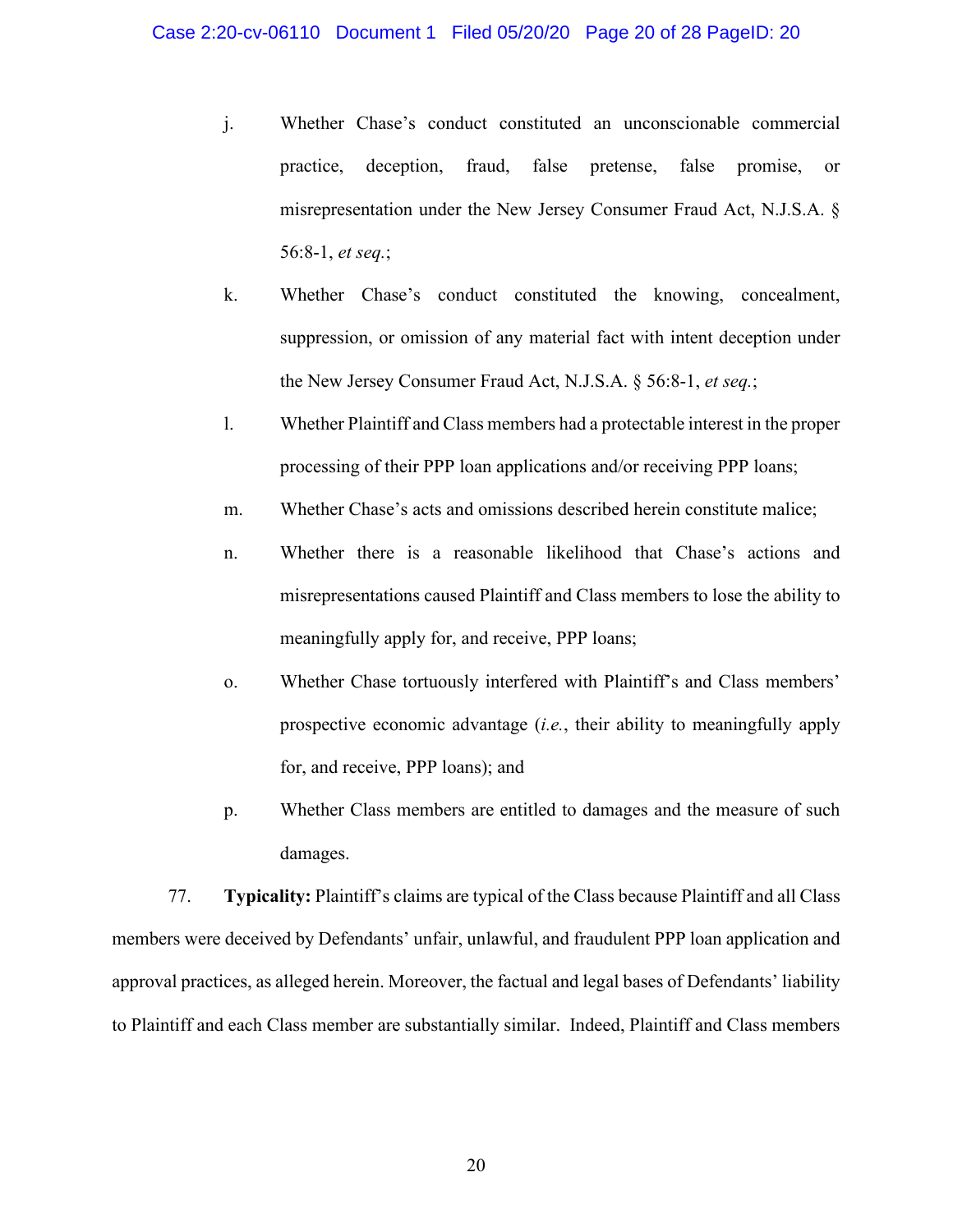#### Case 2:20-cv-06110 Document 1 Filed 05/20/20 Page 21 of 28 PageID: 21

were each harmed in the same way as a result of Defendants' actions and misrepresentations described herein.

78. **Adequacy of Representation:** Plaintiff will fairly and adequately protect the interests of the Class. Plaintiff has no interest that is antagonistic to those of the Class and is ready and willing to bring this class action in a representative capacity on behalf of the Class.

79. Moreover, as set forth below, Plaintiff's counsel will fairly and adequately prosecute the case on behalf of Plaintiff and the Class.

80. The Dann Law Firm, PC has experienced trial attorneys who have engaged in extensive trial practice and have considerable experience in all aspects of class and mass tort litigation from several other class action and mass tort cases, including class action and mass tort cases against lenders and loan servicers. The Dann Law Firm, PC has the necessary skills, expertise, and competency to adequately represent Plaintiff's interests and those of the class.

81. Zimmerman Law Offices, P.C. has experienced trial attorneys with decades of experience in prosecuting class actions, such as this, throughout the nation, including class actions against lenders and loan servicers.

82. Denbeaux and Denbeaux has extensive experience litigating claims under the New Jersey Consumer Fraud Act and possesses the necessary skills, expertise and competency to adequately represent Plaintiff's interests and those of the Class.

83. Law Offices of Lee Perman have represented consumers and small businesses for decades, and are experienced federal court litigators.

84. **Superiority:** A class action is superior to other available methods for the fair and efficient adjudication of this controversy. The expense and burden of individual litigation would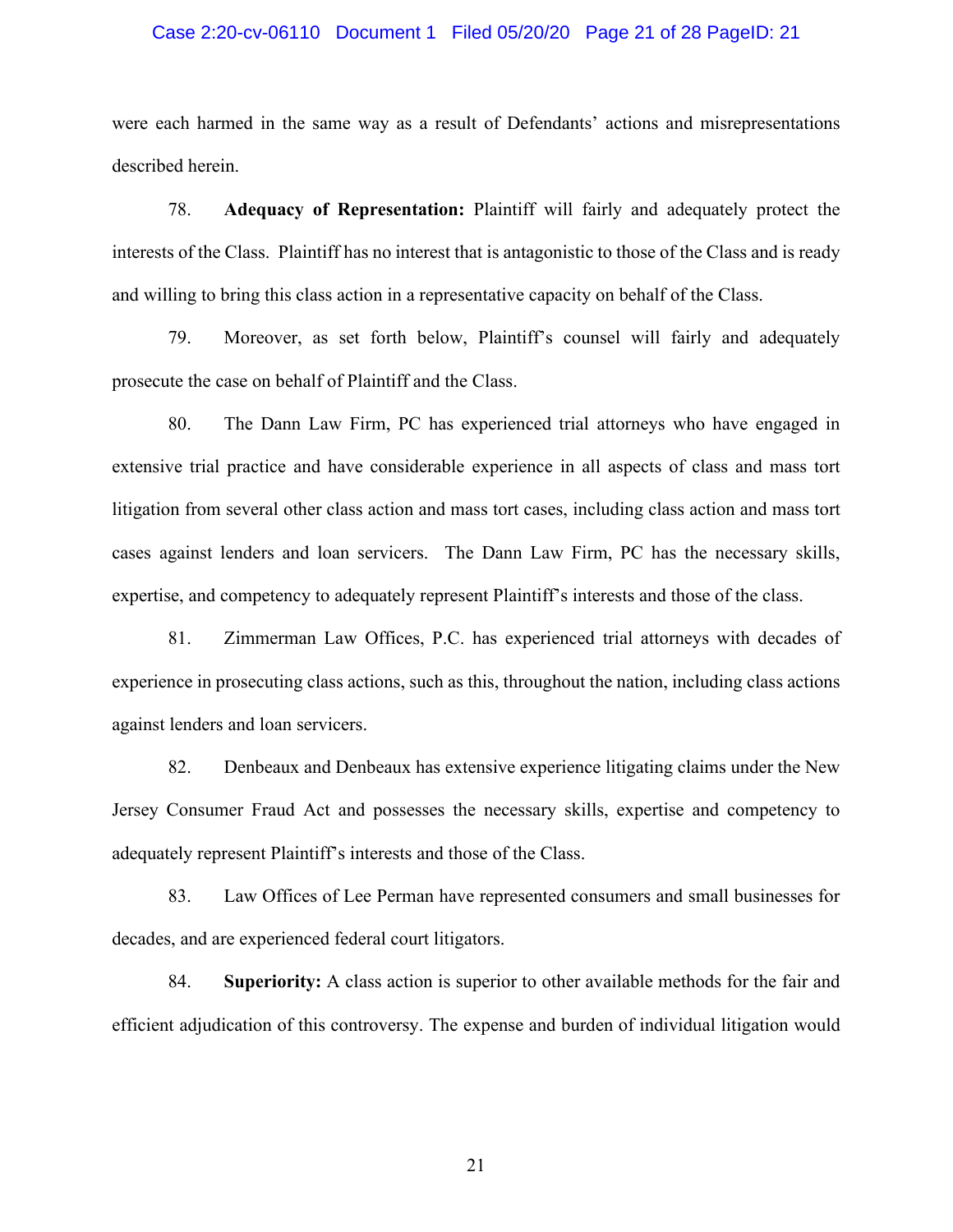Case 2:20-cv-06110 Document 1 Filed 05/20/20 Page 22 of 28 PageID: 22

make it impracticable or impossible for proposed members of the Class to prosecute their claims individually. The trial and the litigation of Plaintiff's claims are manageable.

## **COUNT ONE VIOLATION OF N.J.S.A § 56:8-2, THE CONSUMER FRAUD ACT (On behalf of the Class Against All Defendants)**

85. Plaintiff restates paragraphs 1 through 84 in their entirety, as if fully rewritten

herein.

- 86. Plaintiff asserts this cause of action on behalf of itself and the Class.
- 87. The New Jersey Consumer Fraud Act (hereinafter "CFA") prohibits:

The act, use or employment by any person of any unconscionable commercial practice, deception, fraud, false pretense, false promise, misrepresentation, or the knowing concealment, suppression, or omission of any material fact with intent that others rely upon such concealment, suppression or omission, in connection with the sale or advertisement of any merchandise or real estate.

N.J.S.A. § 56:8-2.

88. The term "unconscionable" under the CFA implies a lack of good faith, honesty in fact and observance of fair dealing.

89. Chase committed an "unconscionable commercial practice" by subverting both the process and the intent of PPP loans through prioritizing large borrowers to the detriment of the small business applicants the funds were intended to support, like Plaintiff. Further, Chase unfairly made false and deceptive representations to PPP applicants and the public about the process which unfairly induced applicants to apply with Chase. Inducing a greater volume of PPP applicants was to the financial benefit of Chase and at the expense of Plaintiff and the other Class members, as Chase would have a greater number of wealthy customers' applications to process which would earn Chase large application fees.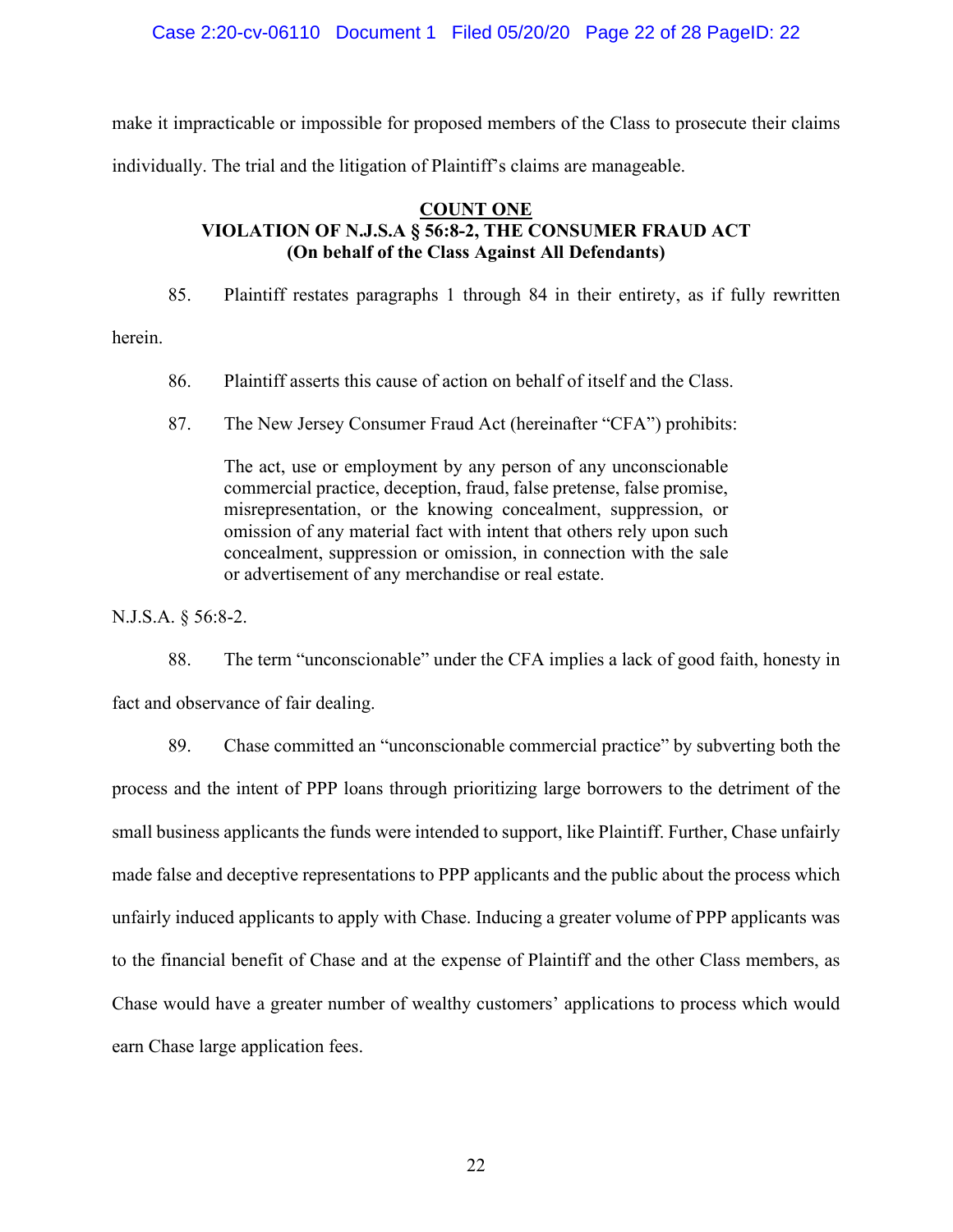#### Case 2:20-cv-06110 Document 1 Filed 05/20/20 Page 23 of 28 PageID: 23

90. Chase's acts and practices were unconscionable because Chase was required to process the PPP loan applications of Plaintiff and the other Class members fairly on a "first-come, first-served" basis, but failed and refused to do so. Chase caused Plaintiff and the other Class members to submit PPP loan applications that were placed unfairly and unconscionably at the back of the line. Chase prioritized its own profits over compliance with the rules of the CARES Act.

91. The gravity of the harm to members of the Class resulting from these unlawful acts and practices outweighed any conceivable reasons, justifications, and/or motives that Defendants had—in this case the desire to profit from PPP loans—for engaging in such deceptive acts and practices. By committing the acts and practices alleged above, Defendants engaged in unlawful business practices within the meaning of the CFA, N.J.S.A. § 56:8-1, *et seq*.

92. Unlawful conduct under the CFA includes "deception, fraud, false pretense, false promise, misrepresentation."

93. As set forth above, Chase committed deception, fraud, false pretenses, false promises, or misrepresentations about the loan approval process and the "focus" and "priorities" of the bank in processing and funding PPP loans. Chase's representations were made with the intent to generate public good will and to induce consumers, such as Plaintiff and the other Class members, to reasonably rely on those representations and choose Chase when making a decision about who to make their PPP loan application through.

94. Chase's acts and practices as described herein deceived Plaintiff and the Class and were highly likely to deceive members of the consuming public. Plaintiff would not have applied for a PPP loan through Chase had Plaintiff been aware that Chase would unconscionably and unfairly place his application in the "back of the line." Had Plaintiff and the other Class members applied at a different bank, they could have obtained PPP funding in a more timely manner, or at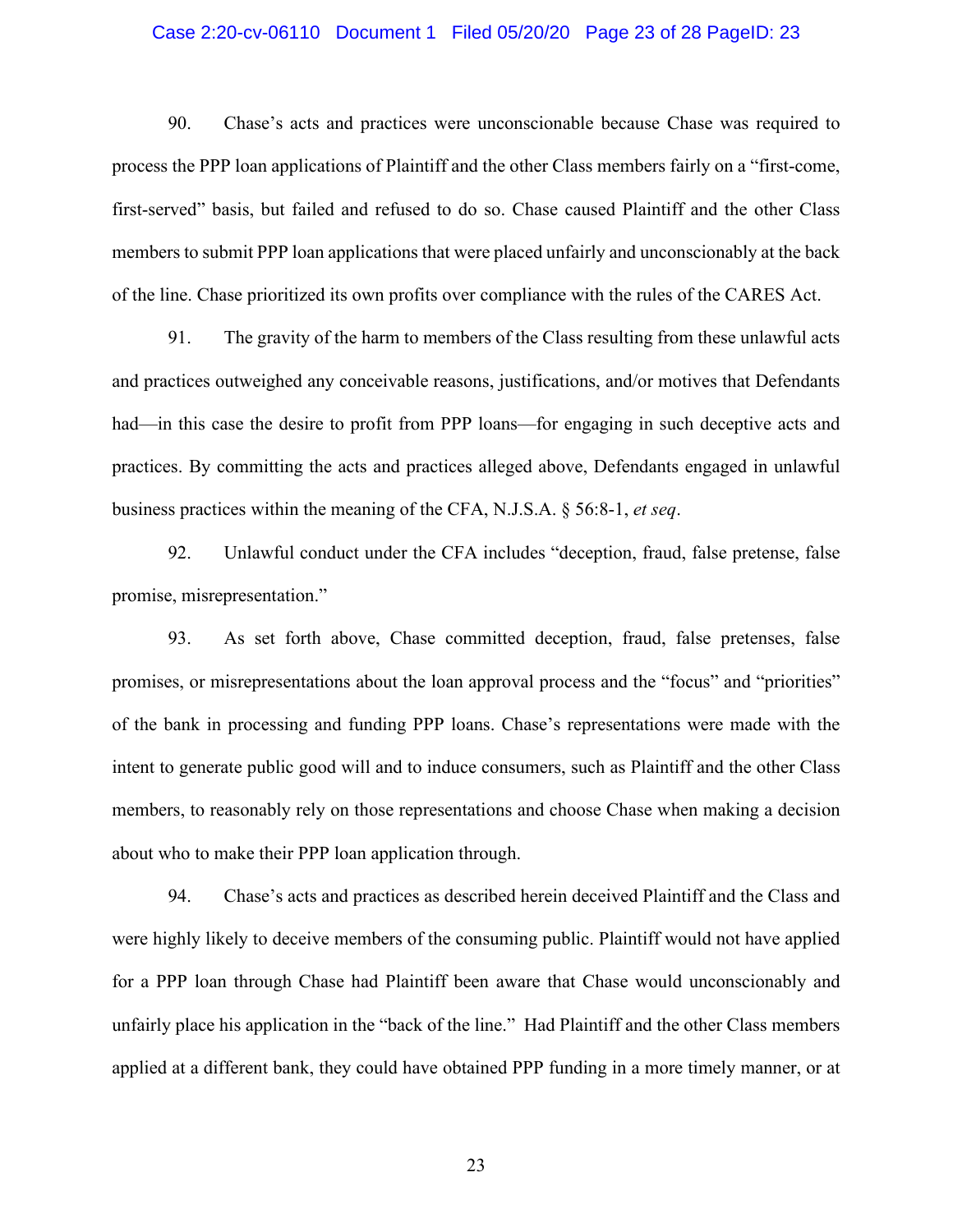#### Case 2:20-cv-06110 Document 1 Filed 05/20/20 Page 24 of 28 PageID: 24

least maintained their proper place in line as required by the applicable Rules. Accordingly, Plaintiff and each member of the Class have suffered ascertainable loss as a direct result of Chase's practices described above.

## **COUNT TWO FRAUDULENT CONCEALMENT (On behalf of the Class Against All Defendants)**

95. Plaintiff restates paragraphs 1 through 84 in their entirety, as if fully rewritten herein.

96. Plaintiff asserts this cause of action on behalf of itself and the Class.

97. Due to the nature of the transaction and contemplated contract between them, Defendants owed a duty to Plaintiff and the Class to reasonably disclose facts material to that transaction and to not hide or obscure facts material to that transaction.

98. At all relevant times, Defendants possessed and had exclusive knowledge of material facts not known to the Plaintiff and Class members, *i.e.*, knowledge of how the PPP applications were processed. Specifically, Chase prioritized large businesses borrowing large amounts of money instead of processing applications on a first-come, first-served basis.

99. At all relevant times, Defendants actively concealed those material facts from the public and their PPP loan applicants, by intentionally omitting to disclose such facts and by intentionally misleading Plaintiff and the Class with affirmative statements that were not true.

100. Even if Defendants made some partial representations, Defendants still made efforts to suppress material facts and did not fully disclose and contextualize the material facts known only to them.

101. Plaintiff and the Class reasonably relied on Defendants' representations in choosing to apply for a PPP loan with Chase.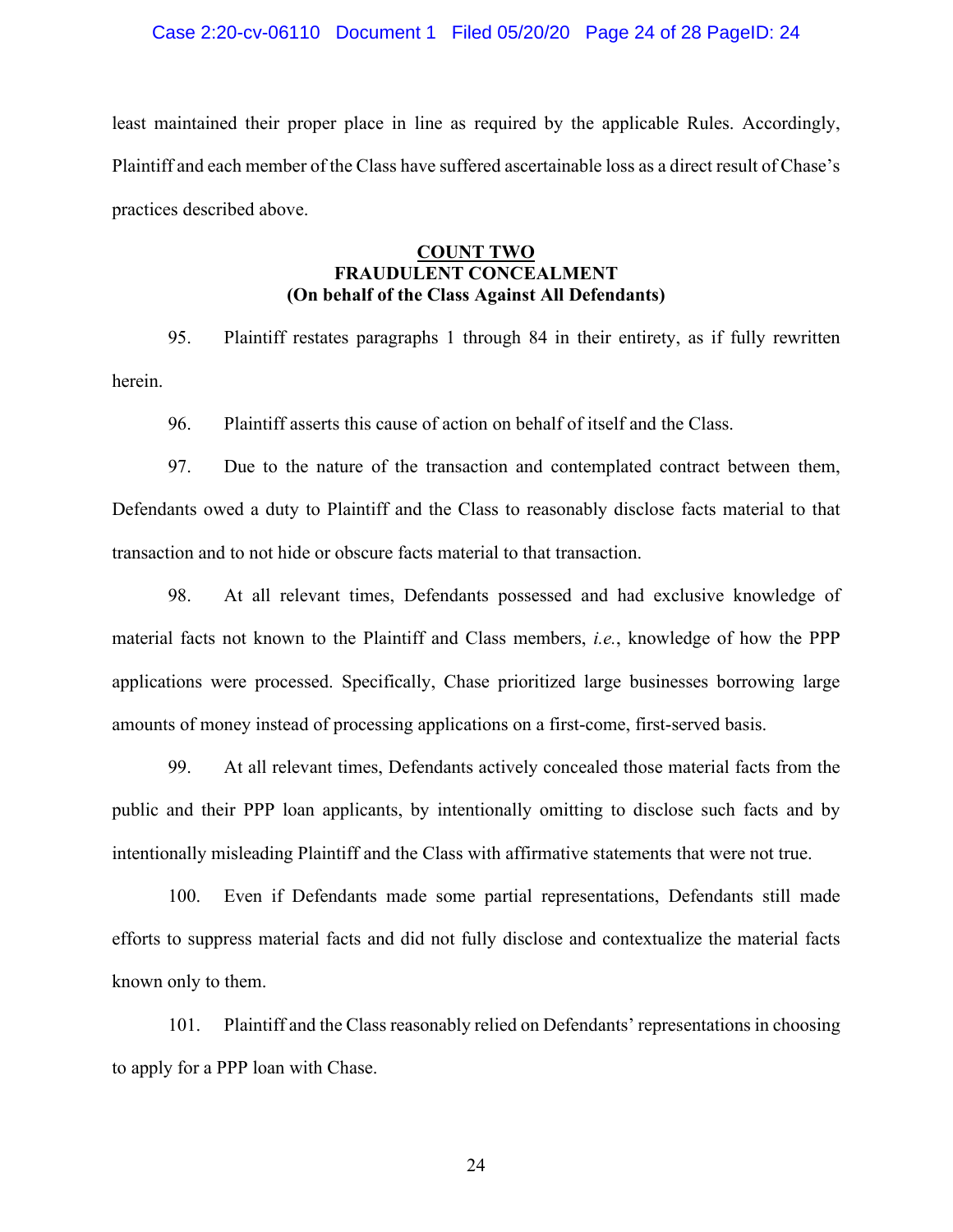#### Case 2:20-cv-06110 Document 1 Filed 05/20/20 Page 25 of 28 PageID: 25

102. As a direct result of Defendants' fraudulent concealment of facts material to the PPP loan application transaction, Plaintiff and the Class were induced to apply with Chase and as a proximate result suffered economic and financial harm to be proven at trial.

### **COUNT THREE TORTIOUS INTERFERENCE (On behalf of the Class Against All Defendants)**

103. Plaintiff restates paragraphs 1 through 84 in their entirety, as if fully rewritten herein.

104. Plaintiff asserts this cause of action on behalf of itself and the Class.

105. Under New Jersey law, "the tort of interference with a prospective economic advantage (tortious interference) contains four elements: (1) a protectable interest; (2) malice, the defendant's intentional interference without justification; (3) a reasonable likelihood that the interference caused the loss of a prospective gain; and (4) resulting damages." *E.g.*, *D'Agostino v. Gesher LLC*, 2014 WL 7475209, at \*5 (N.J. Super. Ct. App. Div. 2015).

106. As set forth above, a key component of the CARES Act was the creation of the PPP. Under the PPP, small businesses—such as Plaintiff and members of the Class—had a legally protectable interest in applying for, and obtaining, PPP loans.

107. Chase's acts, misrepresentations, and omissions described herein deprived Plaintiff and Class members of their legally protectable interest in applying for, and obtaining, PPP loans on a "first-come, first-served" basis. In doing so, Chase acted with malice because it violated the express provisions of the Rules, and engaged in unfair and unconscionable business practices to deprive Plaintiff and Class members of a meaningful opportunity to apply for, and obtain, PPP loans on a "first-come, first-served" basis.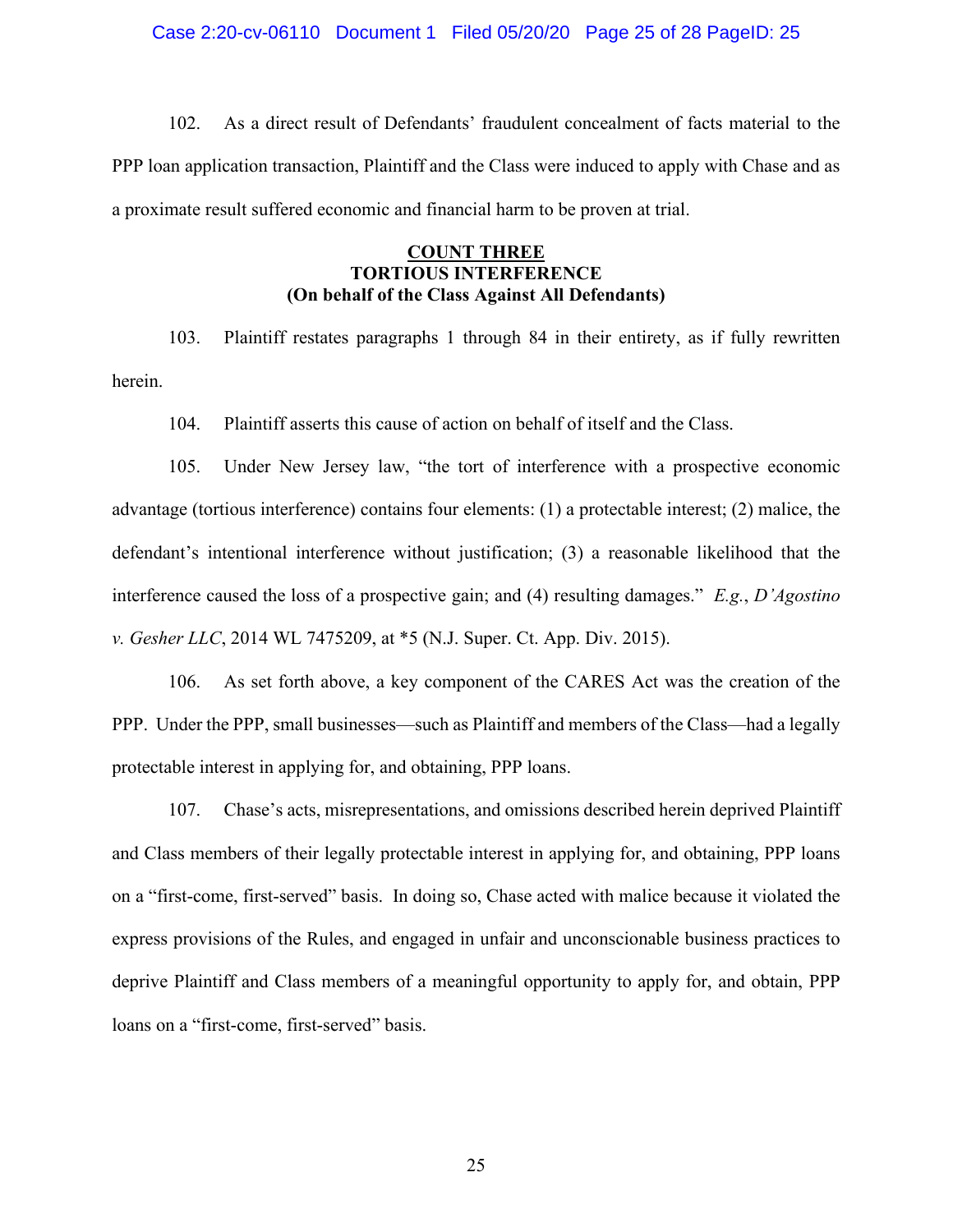#### Case 2:20-cv-06110 Document 1 Filed 05/20/20 Page 26 of 28 PageID: 26

108. As a result of Chase's acts and practices as described herein, Plaintiff and the Class members were deceived into submitting PPP loan applications to Chase that had no chance of being timely granted, in lieu of seeking PPP loans from other lenders. Had Plaintiff and the other Class members applied at a different bank, they would have had a significantly more meaningful opportunity to timely obtain, and/or would have timely received, PPP funding during the initial round of funding.

109. Chase's acts and omissions described herein delayed Plaintiff's and Class members' ability to obtain PPP loans, which in turn caused Plaintiff and Class members to reduce their workforce and their capacity to service their clients/customers. As set forth above, Plaintiff and Class members were harmed as a result of this delay and the consequences thereof.

#### **PRAYER FOR RELIEF**

WHEREFORE, Plaintiff VR Consultants, Inc., individually, and on behalf of all others similarly situated, prays that this Court enter an order granting judgment against Defendants JP Morgan Chase & Co. and JP Morgan Chase Bank, N.A., jointly and severally, for the following:

- A. Finding that this action satisfies the prerequisites for maintenance as a class action set forth in Fed. R. Civ. P. 23, and certifying the Class defined herein;
- B. Designating Plaintiff as representative of the Class and its undersigned counsel as Class Counsel;
- C. Entering judgment in favor of Plaintiff and the Class and against Defendants;
- D. Awarded Plaintiff and the Class members actual damages, statutory damages, and punitive damages, as allowed or required by law;
- E. Awarding Plaintiff and the Class attorneys' fees and costs, including interest thereon, as allowed or required by law; and
- F. Granting all such further and other relief as the Court deems just and appropriate.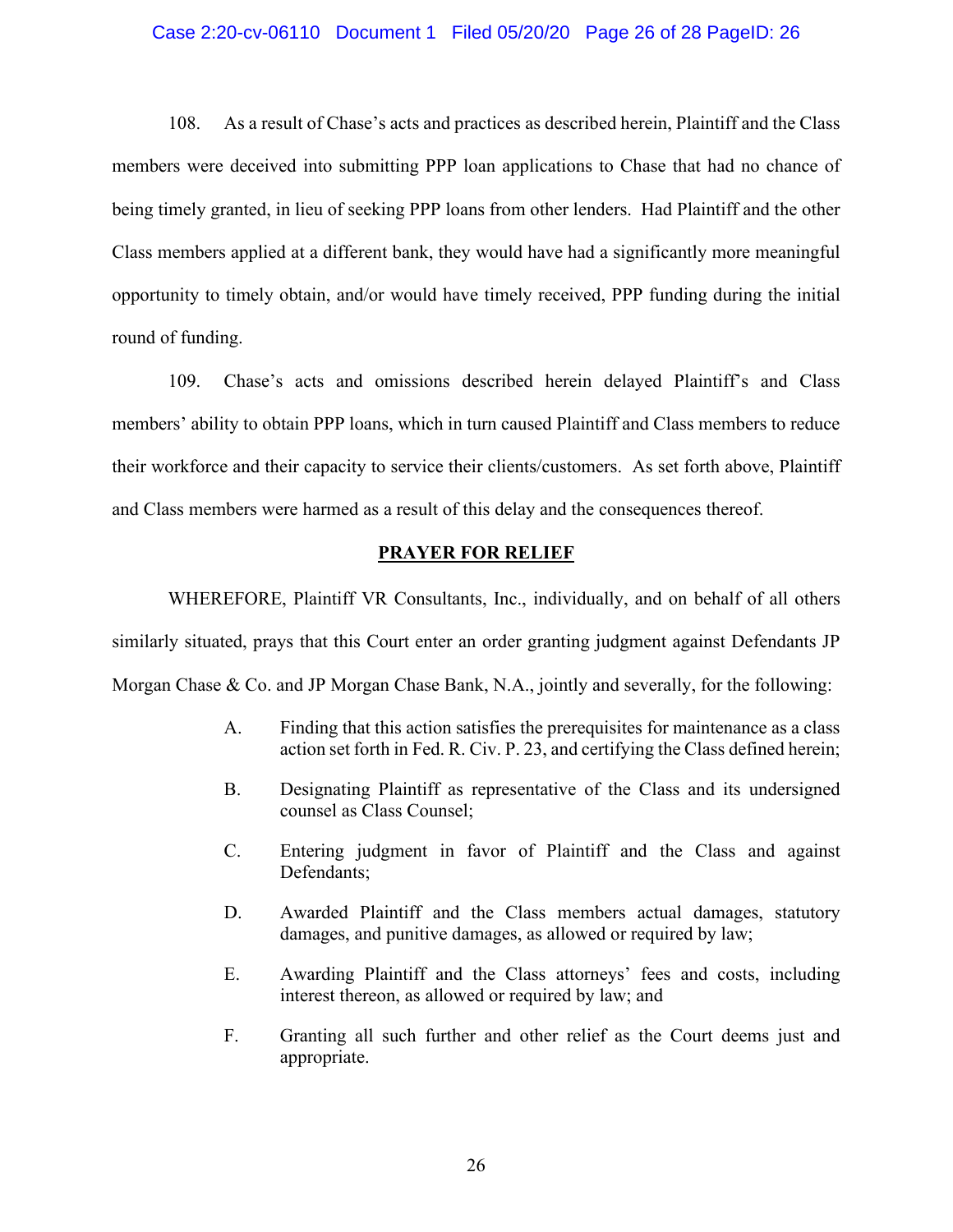Respectfully submitted,

*Javier L. Merino*  Javier L. Merino Marc E. Dann (*pro hac vice* anticipated) **The Dann Law Firm, PC**  372 Kinderkamack Road, Suite 5 Westwood, NJ 07675 Phone: (216) 373-0539 Fax: (216) 373-0536 notices@dannlaw.com

Thomas A. Zimmerman, Jr. (*pro hac vice* anticipated) *tom@attorneyzim.com*  Matthew C. De Re (*pro hac vice* anticipated) *matt@attorneyzim.com*  Sharon A. Harris (*pro hac vice* anticipated) *sharon@attorneyzim.com*  Jeffrey D. Blake (*pro hac vice* anticipated) *jeff@attorneyzim.com* 

# **ZIMMERMAN LAW OFFICES, P.C.**

77 W. Washington Street, Suite 1220 Chicago, Illinois 60602 Phone: (312) 440-0020 telephone Fax: (312) 440-4180 facsimile *www.attorneyzim.com* 

Joshua W. Denbeaux **Denbeaux & Denbeaux** 372 Kinderkamack Road, Suite 5 Westwood, NJ 07675 Phone: (201) 664-8855 Fax: (201) 666-8589 jdenbeaux@denbeauxlaw.com

Lee M. Perlman 1926 Greentree Road, Suite 100 Cherry Hill, NJ 08003 Phone: (856) 751-4224 Fax: (888) 635-5933 lperlman@newjerseybankruptcy.com

*Counsel for Plaintiff and the putative Class*